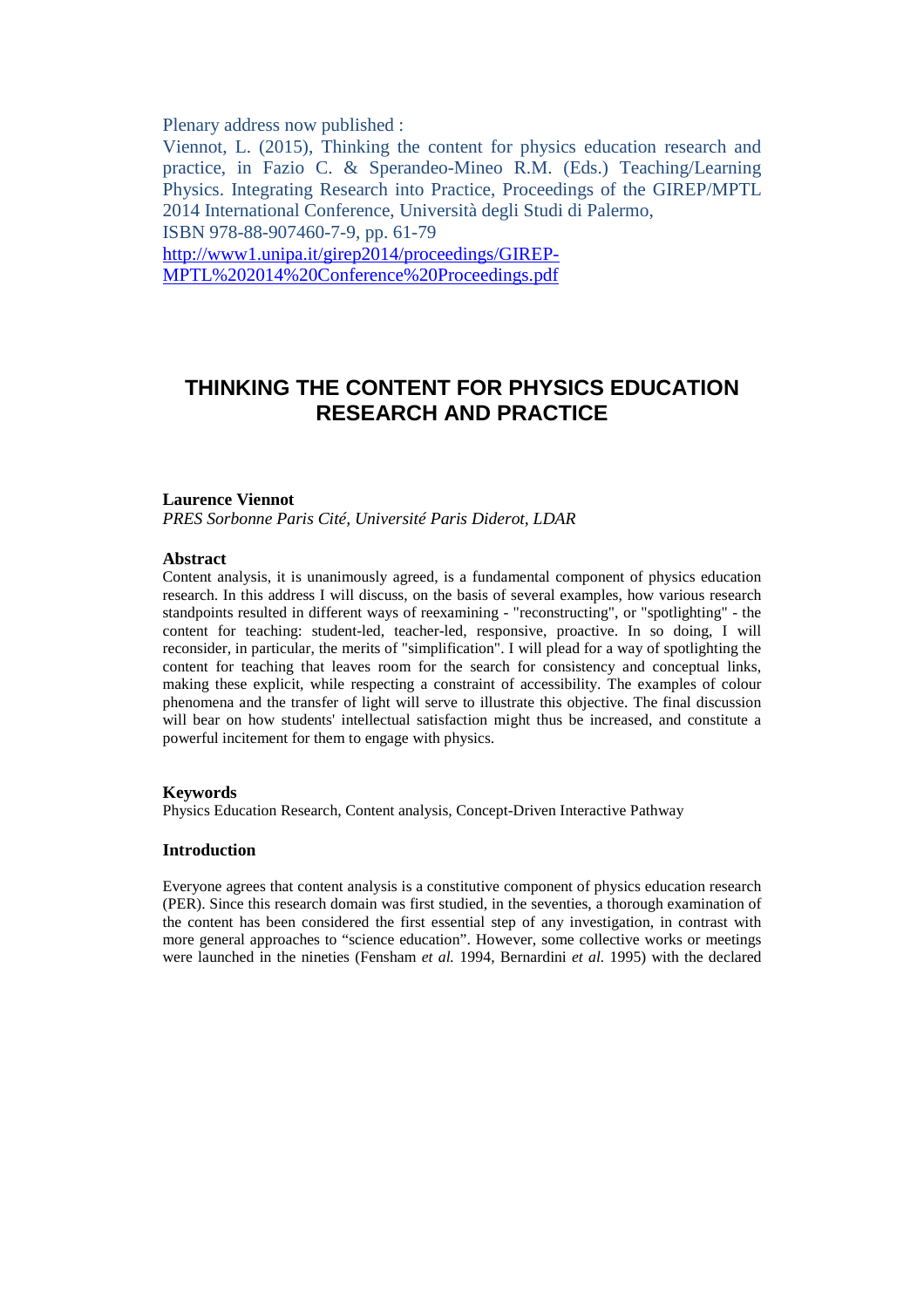goal of stressing the crucial importance of reflecting upon the content that is to be taught, and conveyed an implicit criticism of contemporary research, seen as too generalist. Since then, several research programs, such as "Didactical structures" (Lijnse 1995, 2002), analyses of "Learning demand" (Leach & Scott 2002, 2003), or discussions on "Learning progressions" (Duschl *et al.* 2011), have converged in underlining that content analysis is central and, to a great extent, problematic, in physics education research. The influential movement of "Educational reconstruction" (Kattman *et al.* 1995, Kattman & Duit 1998) has strongly reinforced the idea that research in education for a scientific domain has to involve, as a basis, a "dialogue" between content analysis and a knowledge of students' common ideas. When it comes to discussing the appropriate conditions for teacher training, the strand of "Pedagogical Content Knowledge" makes ample room for the idea that the content should not be analyzed and discussed independently from the other components of the teachers' competence.

An idea serving as a (nearly) common denominator, in this respect, is that content should be known by researchers in PER, analyzed, elementarized, simplified, and reconstructed for teaching. In most of the diagrams proposed to schematize appropriate interactions in this process, a dialogue is suggested (double arrows) between "subject matter analysis" and "students' pre-scientific conceptions" – as in the case of "Educational reconstruction" (ibid.) or equivalent wording is used. Although they are crucial factors, the roles of the teachers' level of acceptance of a reconstructed content and of their transforming trends (Pinto 2005) will not be broached in this paper. However, it seems clear – *a minima* - that, in the process of content reconstruction, formal accessibility is a constraint to be respected, in view not only of students but also of the teachers.

This paper addresses the following question, here limited to the domain of physics: to what extent and how was the content actually revisited in the frame of more or less recent investigations in physics education research? Far from being a complete account of all that has been produced in recent years, the objective of this paper is rather to sketch possible modalities for basing a content analysis on research in physics education. After an attempt to characterize a few of these modalities, an example of a "content driven interactive pathway" - about the absorption of light - will be presented to illustrate how a particular content can be revisited and "spotlighted" for teaching. With this last example, the process exemplified will borrow from several of the types previously characterized. All of these examples are intended to nourish a final discussion about the stakes of revisiting the content for teaching, keeping in mind the general injunction to simplify while not losing sight of other essential aspects.

In this discussion, a pivotal idea will be that physics is a widely coherent set of theories, aiming at providing a unified and predictive description of the material world.

### **Responding to students' ideas: a mirroring effect (model 1a)**

A first observation is that, in many of the suggestions for teaching made in the wake of research investigations, there was no particular stress or injunction to reconsider the content in a significant way. There was great progress, in such works, because they localized students' misunderstandings, ascribed mainly to "naïve ideas", "previous ideas", "alternative conceptions", "pre-scientific conceptions", etc., and ensured that these were given full attention, in particular via targeted questions. Such were the perspectives in Predict/Observe/Explain (White & Gunstone 1992) or Elicit, Confront, Resolve (Mc Dermott 1996). More recently, many strategies based on "cognitive conflicts" and/or "active learning" did not have a content mapping that was clearly distinct from the usual one, although some epistemic aspects were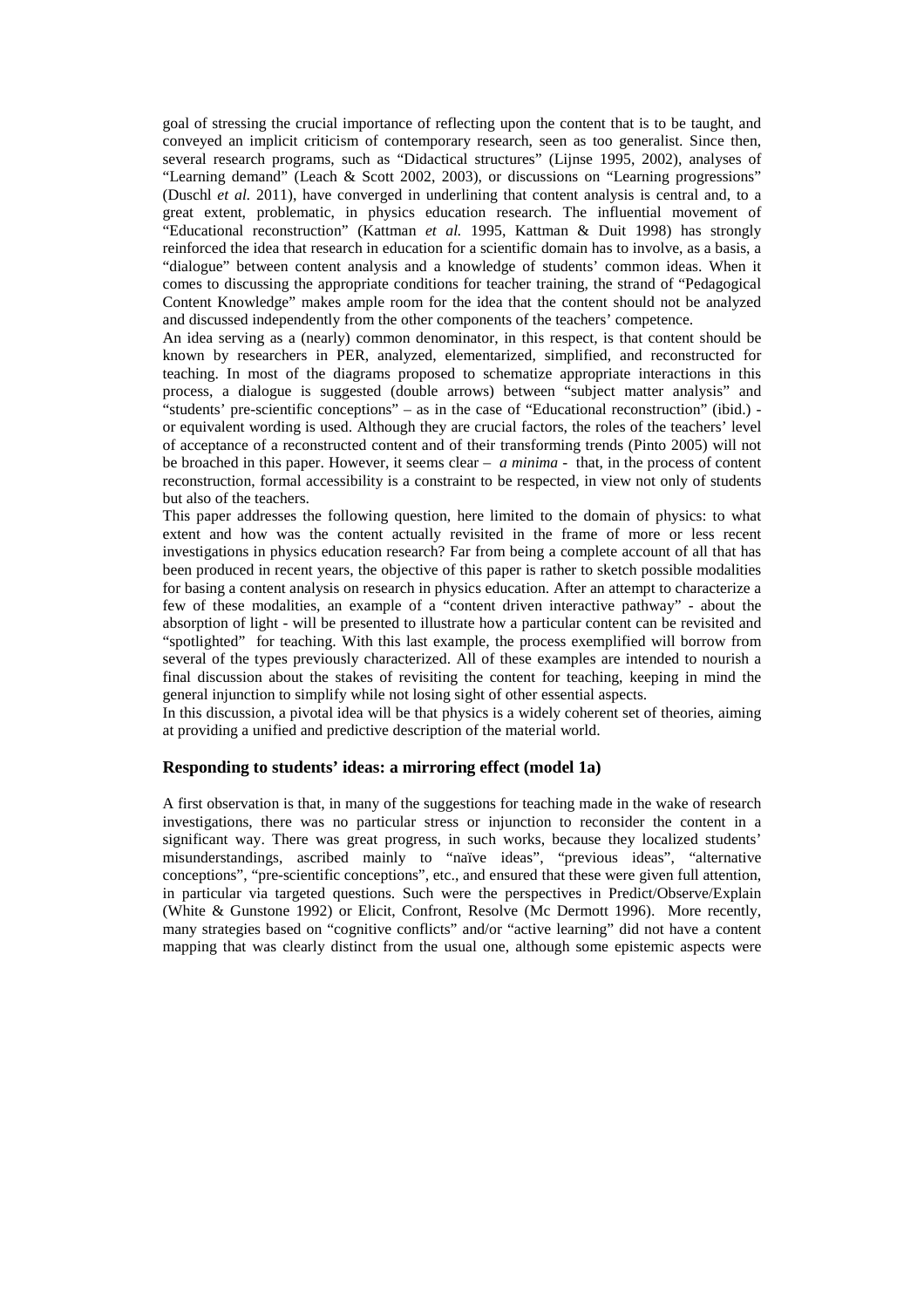given a new emphasis (see the "epistemic axis" in Meheut & Psillos 2004). Thus, the status of models Vs the "material world" was one of the targets that several sequences about particle models had in common (Méheut & Chomat 1990, Vollebreght 1998), or problem-posing approaches (Lijnse 2002, Gil-Perez 2003) were intended notably to transform the teaching of some topics. But the conceptual structure of the content was not always substantially transformed, far from it.

In order to explain such stability, when observed, a model of the (non)transformation of the content analysis might be proposed (model 1a). It is intended to describe a stabilizing process, outlined in Figure 1. In this model, students' common ideas are central, as is widely recommended. Once identified, they generate some responses from the designers of researchbased teaching learning sequences. But, before that step, it is worth noting that the "common ideas", to put it briefly, have been most often identified by contrast, and in one-on-one correspondence, with various items of the currently taught content. Let us call these items "references" for the observed common ideas. These references are extracted from the most common mapping of the content. Once the knowledge of common ideas has given birth to some targeted changes for teaching, there is a high probability that the "remedies" will be re-injected in the taught content more or less at the same place as the reference items, and be inserted in the initial global structure. This might explain why the content analyses underlying the design of some research based teaching sequences mirror the most current one.



Figure 1. Responding to students' ideas: new taught content closely mirrors initial content. Black circles symbolize changes informed by knowledge of the students' ideas (grey circles).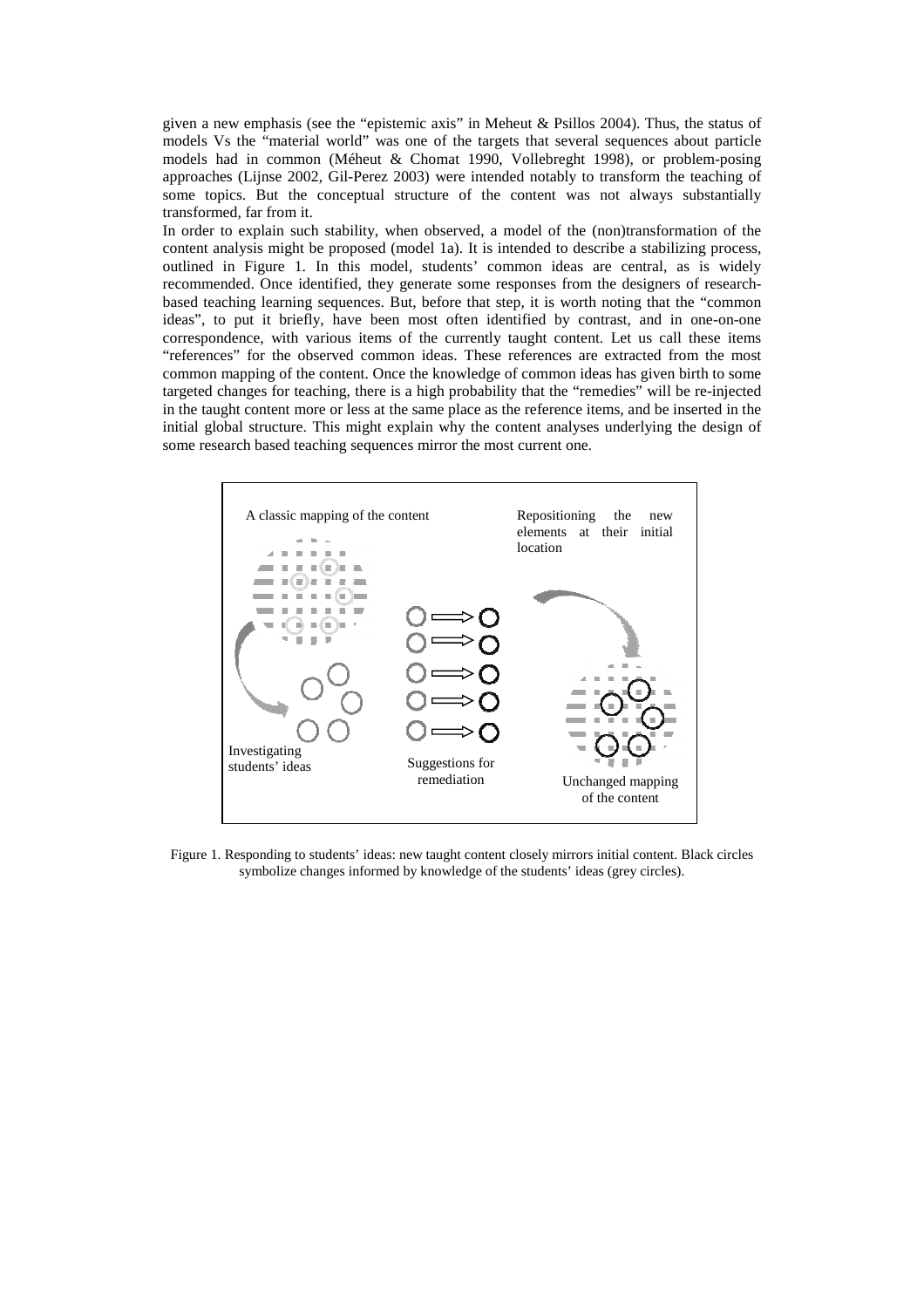For instance, in the first steps of a research investigation about electric circuits, the everyday meanings of current and the students' sequential reasoning were consensually identified as obstacles to a proper understanding of the content. In terms of content analysis, the suggestions for teaching made at that time were to emphasize such and such aspects, in particular via targeted questions or analogies, rather than to restructure the domain.

According to McDermott (1998, see also Shaffer & McDermott 1992), the recommended guiding process towards a comprehension of electric circuits involves a series of experiments from which students "draw inferences" concerning current and resistances. Students are said to "develop operational definitions through which they quantify the concepts of current, potential, potential difference and resistance". Even if, via the finite lifetime of the battery, the idea is stressed that what is "used up" is energy and not current, the content analysis underlying this project remains very classical. Its essential novelty resides in the instructional strategy, which is already a very important and valuable first step.

By contrast, in some cases, the recommended conceptual goals may be seen as engaging the content more deeply. In a review about the *Learning and understanding of key concepts in electricity*, Duit and von Rhöneck (1998) recapitulate the state of affairs in this domain in 1998. Besides the recommended instructional strategies, often based on eliciting students' ideas and more or less continuous views on conceptual change, they report briefly on various aspects of the "Student oriented structure of science content". According to this review, two key concerns were: the differentiation between current flow and energy flow and the differentiation between intensity and tension. These aspects cannot really be presented as new, in terms of content analysis, as compared to the current courses in this domain. They were just presented as crucial aspects deserving emphasis. The third "key concern" mentioned in this review, i.e. a systemic view and the simultaneity of changes in a circuit, already pointed out by Härtel (1985, see also Closset 1983, Shipstone 1984), deserves a more nuanced comment, as it may be argued that this was really a novel idea, due to its transferrable aspect (Viennot 2001). This "key concern" announces the more radical type of change described below.

 In passing, this first example – electric circuits – shows that the categorization put forward in this paper cannot be clear cut. Rather, it defines some extreme cases of how conceptual goals are redefined for teaching.

### **Responding to students' ideas: a modified content**

A few examples – particularly about elementary optical imaging and friction - introduce the following idea: some "responsive" aspects of teaching may, *de facto*, change the conceptual target itself. What might be seen merely as a "method," intended to remedy students' difficulties, in fact goes into the content deeply.

#### **Optical imaging**

Among the best known "common ideas" considered as obstacles in the teaching-learning of physics, are those accounted for with the model of "the travelling image" syndrome. The word "conception" seems appropriate here, to designate commonly observed question-and-answer pairs which are consistent with a view of optical imaging as the reception of an image (or something) travelling as a whole. In the eighties and nineties, several investigations (for instance Goldberg & McDermott 1987, Galili 1996) bore on situations like "a mask on a lens" and the frequent student prediction that it would make "a hole in the image". Moreover, some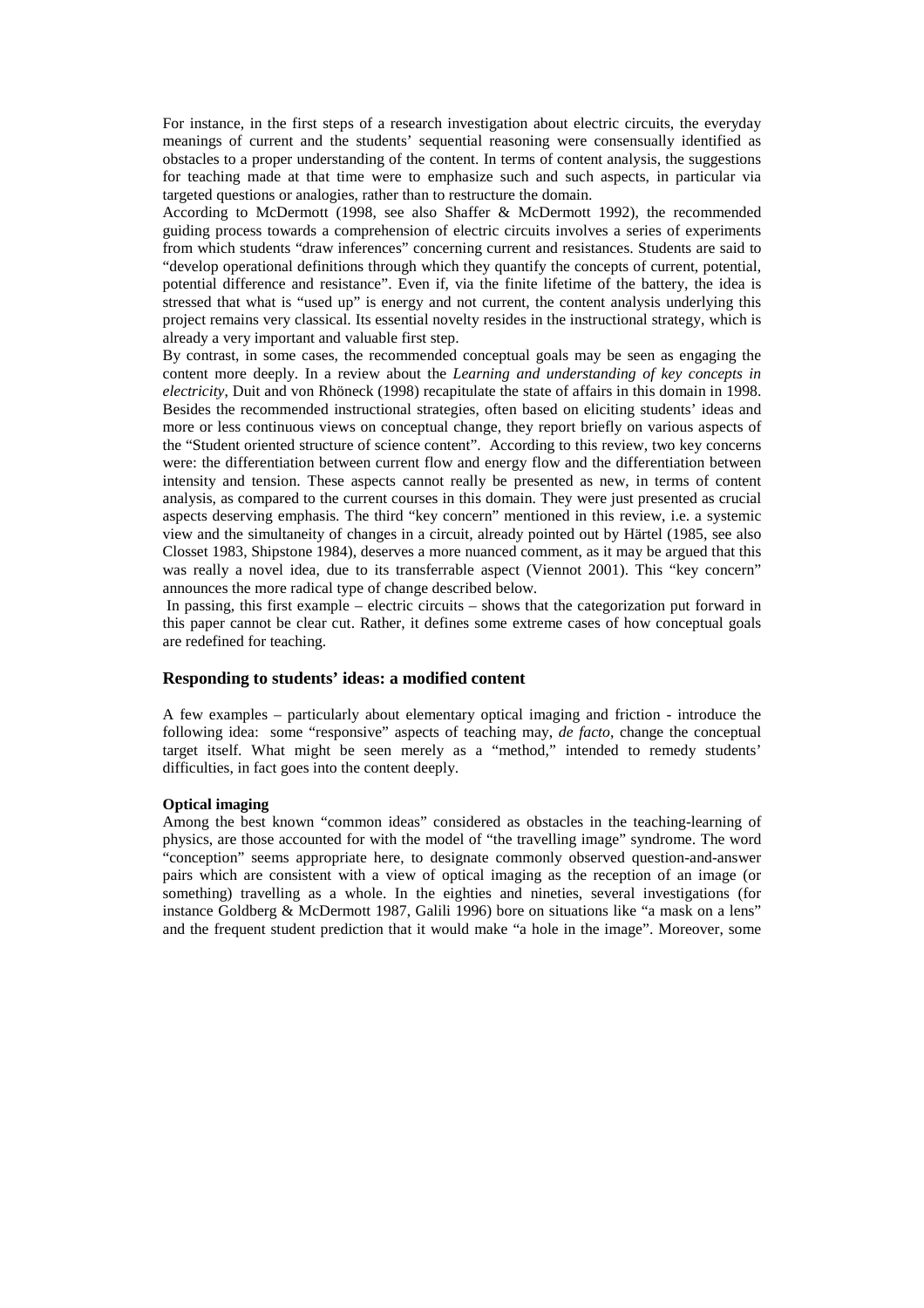criticisms were very soon formulated (Beaty 1987) concerning the possible role of the diagram currently used to find the position and size of an image formed by a thin lens (Figure 2).



Figure 2. A classic diagram concerning optical imagery with a thin convex lens The horizontal structure of this diagram and the restricted number of rays represented (rails for the images?) were seen as possible reinforcements for inappropriate views. In this context, a different type of diagram was proposed and its impact was evaluated (Viennot & Kaminski 2006, see Figure 3).



Figure 3. A diagram proposed to underline the process of image formation

A student's comment was particularly striking: "what was really new and decisive for me was the un-deviated rays that pass by the lens".

This statement retains attention because, at first sight, these rays around the lens seem totally useless and therefore irrelevant to this topic. However, they attest to a crucial fact: the lens interacts with only a part of the incoming flux, and transforms it geometrically. This diagram with "useless rays" points to the very nature of the process of imaging. Once this is understood, a part of the lens can still be seen as a lens, which intercepts a part of a part of the incoming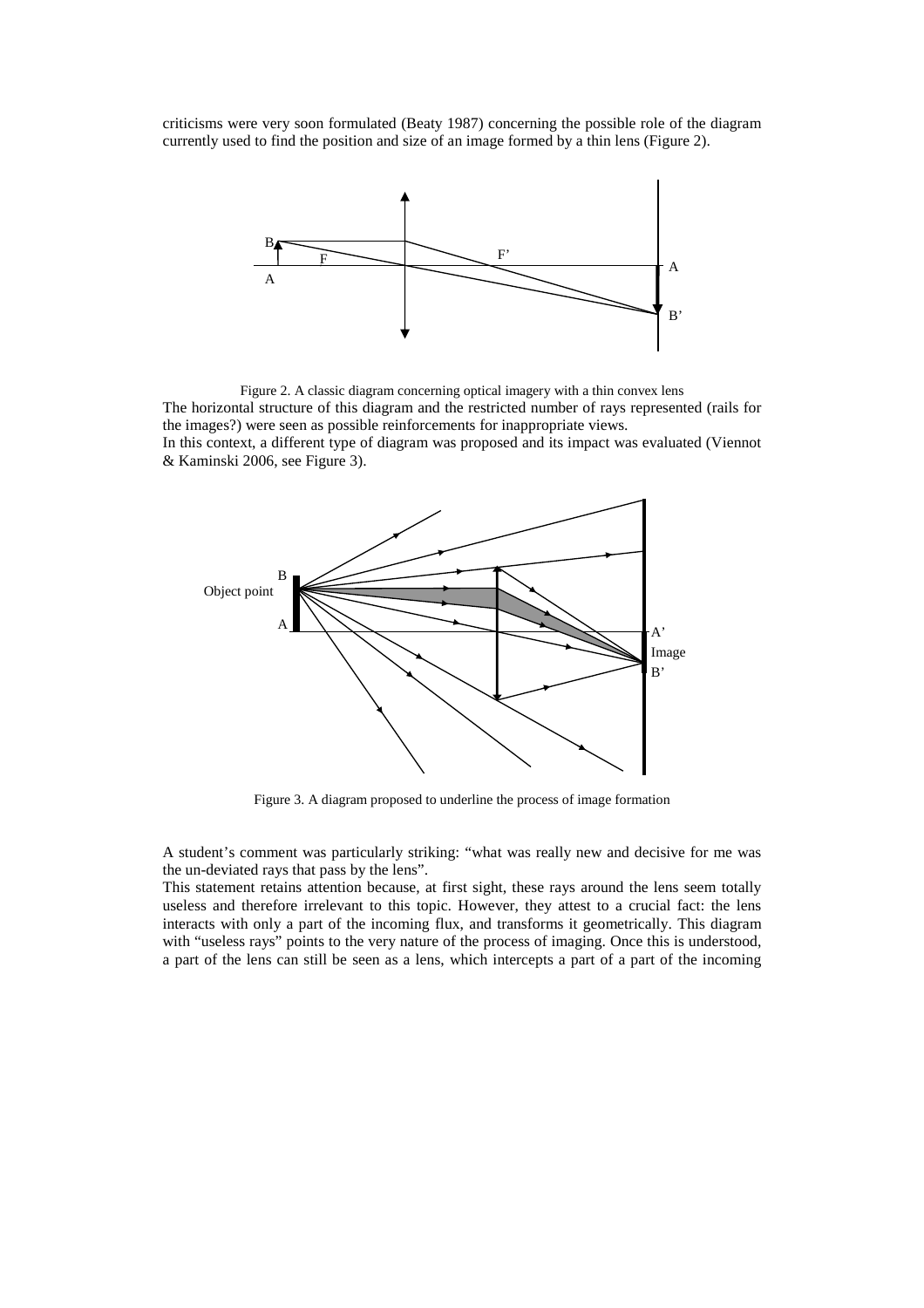energy. Ultimately, what is at stake is a first access to the status of an extensive quantity  $$ energy- vis-à-vis this topic of imaging. *De facto*, the targeted content has changed.

#### **Solid friction**

Nearly as well-known as the preceding example, students' difficulties with solid friction are often interlaced with their common views about the third law. As a result, a diagram like the one in Figure 4a is often observed for a driver pushing his car toward a garage. When presented with a possible conceptual aid, i.e., fragmented diagrams (Figure 4b, Viennot 2003, 2004a), some students in the first year at university willingly acknowledged the consistency between this model and Newton's laws: "Yes, this forward force, we need it". But this first response from the teacher did not suffice, and a student said: "But the ground is motionless, it cannot push". When the teacher responded once more, this time by pushing on a nearby wall, she was contradicted again: "But the ground is horizontal, it cannot push". Then a model was proposed for the respective profiles of the ground and of the sole: saw-teeth. Figure 4c shows how evocative this model is, and a student's comment attests to its explicative power: "it's like pushing on little walls".



Figure 4. Walking and pushing: a common diagram (a) and two suggestions for teaching (b, c: Viennot 2003, Viennot 2004a, Besson & Viennot 2004)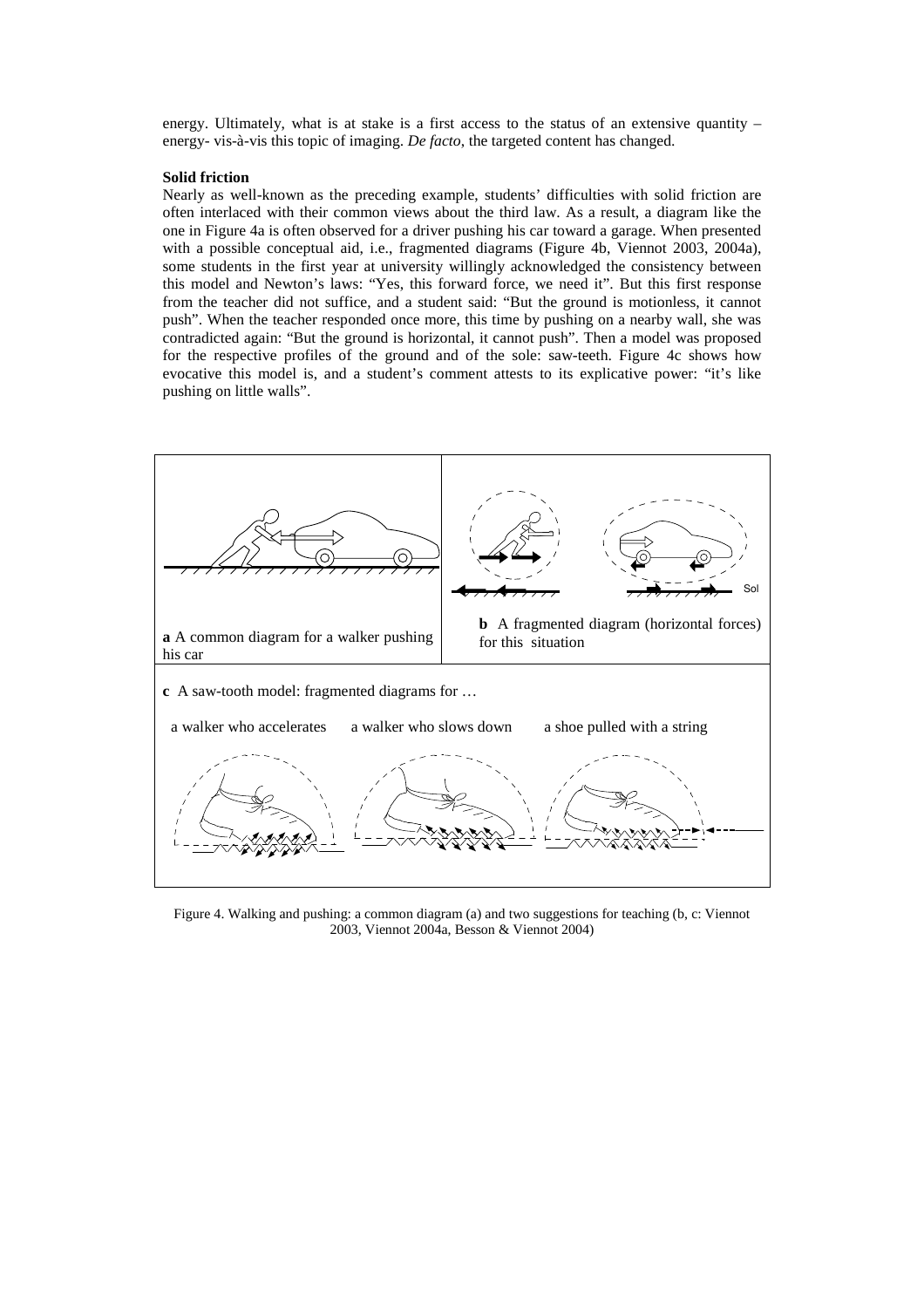The point of interest here is that, through successive responses to students' difficulties and objections, a new aspect of content was injected in the discussion: a first approach to a mesoscopic model, that is, to a scale of analysis now very much in use in physics research (Duran 1999, Krim 2002). A similar approach was used soon afterwards with the topic of fluid statics (Besson & Viennot 2004).

# **Some other cases**

Table 1 displays some other examples of investigations that have, for a long time now, been taking students' views into account in this way. A responsive process has led their authors to rethink the subject matter, thus presenting their students with aspects of the content not commony highlighted.

| Students' common                    | <b>Common comments</b>                | New spotlighting of the content    |  |  |
|-------------------------------------|---------------------------------------|------------------------------------|--|--|
| perspective                         |                                       |                                    |  |  |
| « travelling<br>The<br>image $\ast$ | We can see an image without a         | A new diagram with "useless"       |  |  |
| syndrome                            | lens, erect this time.                | rays, the imaging process, role of |  |  |
|                                     | A mask on the lens, then a hole in    | energy (Viennot & Kaminski         |  |  |
|                                     | the image.                            | 2006)                              |  |  |
| Friction: "the ground cannot"       | The ground is motionless, it is       | The mesoscopic approach: a saw-    |  |  |
| push".                              | horizontal, it cannot push.           | tooth model                        |  |  |
|                                     |                                       | (Viennot $2003$ )                  |  |  |
| in<br>fluids:<br>Pressure<br>a      | The fish in the sea feels greater     | The mesoscopic approach: The       |  |  |
| manifestation of weight             | pressure than in the cave (same       | sponge balls model                 |  |  |
|                                     | depth)                                | (Besson & Viennot 2004)            |  |  |
| Third law : <i>de facto</i> denied  | The table cannot exert a force.       | The deformable table (Brown)       |  |  |
|                                     |                                       | 1994, Clement et al. 1989)         |  |  |
| Electric circuits: sequential       | The second bulb (in a series circuit) | From electrostatics to quasi-      |  |  |
| reasoning                           | lights less.                          | stationary currents, via the study |  |  |
|                                     |                                       | of propagative transients (Barbas  |  |  |
|                                     |                                       | $&$ Psillos 1997, Chabay $&$       |  |  |
|                                     |                                       | Sherwood 2002)                     |  |  |
| Vision without light in the eye     | I can see the ray.                    | Discuss: dazzling, more or less    |  |  |
|                                     |                                       | light (de Hosson & Kaminski        |  |  |
|                                     |                                       | 2007)                              |  |  |
| Archimedes'<br>principle<br>not     | It has nothing to do with pressure    | Discuss: making holes in water     |  |  |
| seen as an interaction              |                                       | (Ogborn 2012)                      |  |  |

Table 1. A few examples of a new content spotlighting, in response to students' common ideas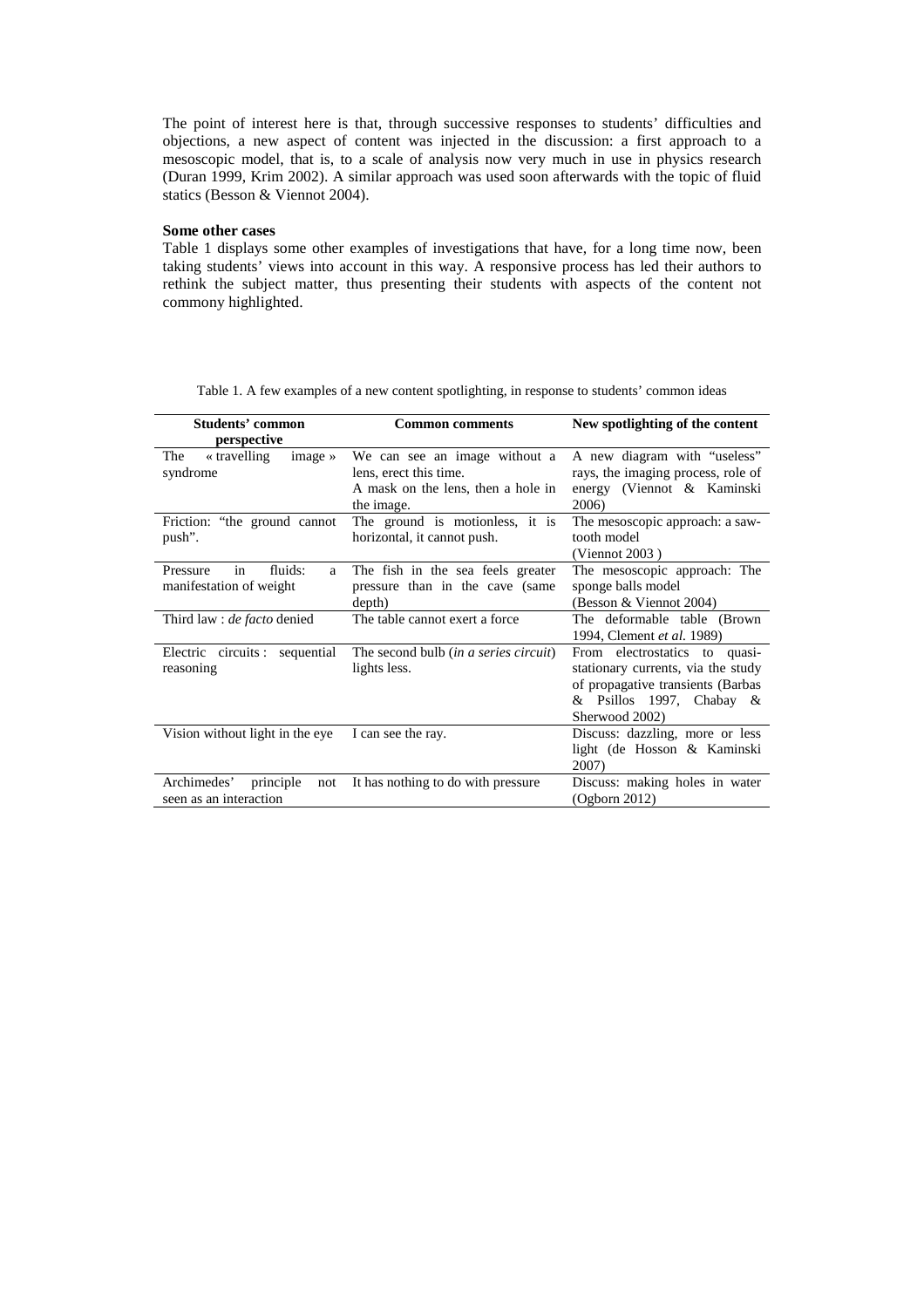Of particular interest is the rationale stated by Chabay and Sherwood (2006), concerning their project in electricity and magnetism (Chabay and Sherwood 2002): it takes the common trend toward linear causal reasoning into account. The idea (see also Psillos 1995, Barbas & Psillos 1997) was to do justice to this common approach by explicitly dealing with transients in the realm of electric circuits, thus avoiding abruptly confronting the students with quasi stationary regimes. As compared to the changes previously mentioned, this one is much more radical. Indeed, the teaching of electro-magnetic phenomena was usually divided into electrostatics, magneto-statics, electric circuits in quasi-stationary regimes (including variable currents), and waves. It was really a novel choice to focus on the propagative transitory phase ( $\leq 10^{-8}$ s) between a static situation – a battery and its ends – and what occurs between the time a circuit is closed and the quasi-stationary regime is established. This choice makes it possible to reconcile the students' tendency to adopt a linear causal reasoning and the counter intuitive systemic view of a circuit.

The following quote (Chabay & Sherwood 2006) expresses the authors' perspective very clearly:

> Some research and development in physics education has focused on remedying particular problems with the traditional sequence by giving students additional focused practice on selected concepts. However, without addressing the overarching issues of structure and coherence, it is difficult to do more than improve student performance on isolated tasks. We have chosen instead to reexamine the intellectual structure of the E&M curriculum to identify which concepts are centrally important, how these concepts are related, and how they can be introduced to students at the introductory level in a coherent, comprehensible sequence.

### **Responding to students' ideas: a new spotlighting of the content (model 1b)**

The preceding examples lead to, or echo, a notion previously suggested to characterize what it means to think about the content for teaching: the *spotlighting* of a content (Viennot 2003, 2004b). In these examples, what has been changed in the research process is a way of seeing the content: angle of vision, field, zoom, contrast. It is not mere simplification. If an "elementarising" process is at stake, this relies by no means on a straightforward mapping of the content. What is transformed is not a series of items, it's a particular view of the content. In terms of selection, it is also that of a global aspect, not only a matter of local changes.

The label "spotlighting" was chosen to suggest that no new content, *stricto sensu*, is invented. As with a photographer with a given landscape, the reflexive decision on what to stress in the taught content leads the planners to emphasize, unify, differentiate, contrast, various elements according to particular goals. The invention is there, only there.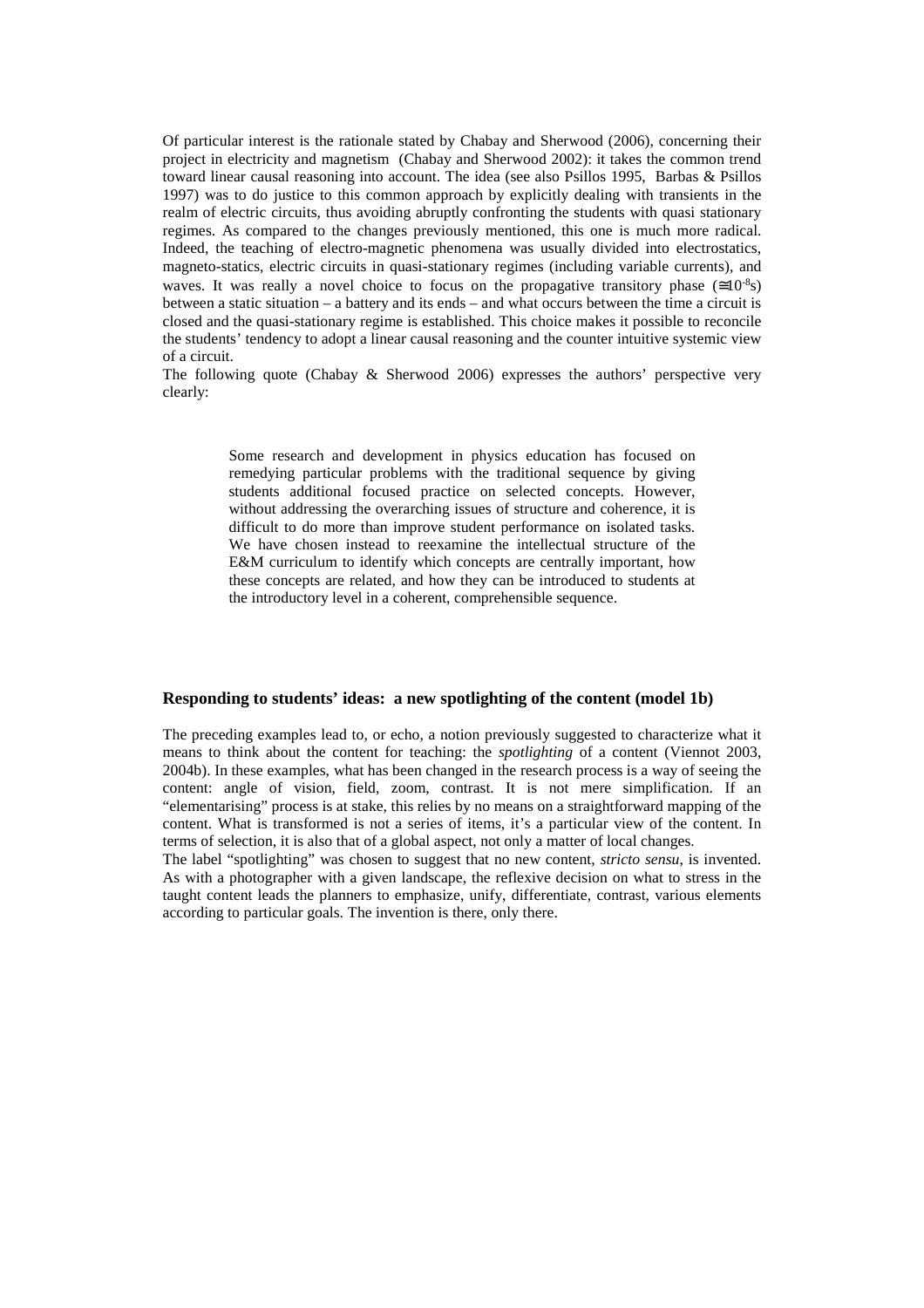Figure 5 suggests in a metaphoric way what makes the construction of a new spotlighting really different from a series of fragmentary responses (i.e. model 1a): A more global reorganization of the content is aimed at.



Figure 5. Taking into account students' ideas by spotlighting the content differently for teaching. Black circles symbolize changes informed by the knowledge of students' ideas (grey circles). Strictly speaking, a three dimensional diagram would be needed to account graphically for the "alignment" of previously unrelated items.

Figure 6 sums up how the dialogue between content analysis and the investigation of students' ideas may crucially involve an effort to stress the consistency of physics and highlight its crucially important concepts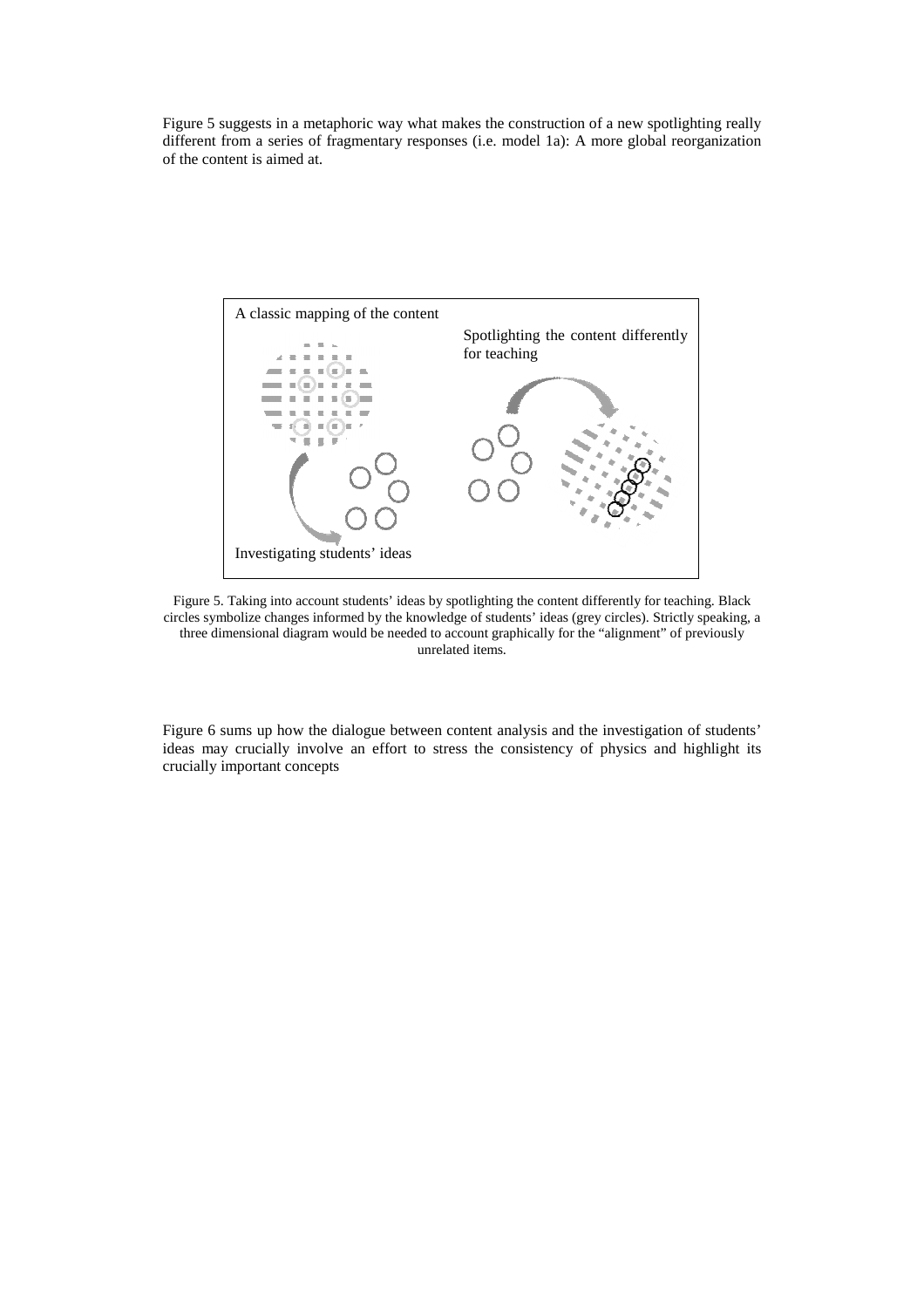

Figure 6. Taking into account students' ideas, possibly in the "work with it" modality (Duschl *et al.* 2011), by differently spotlighting the content for teaching: a process rooted in the search for conceptual coherence (model 1b). Black arrow: the decisive aspect that triggered a restructuring process.

It may happen that the new structuring at least partly "legitimates" some common ways of thinking, producing a "work with it" style described, for instance, by Duschl *et al.* (2011, see also Clement *et al.* 1989). This is typically the case with the idea of analyzing propagative transients in electric circuits, or in the teaching sequence about friction cited above.

# **Teaching rituals and responsive spotlighting of the content (model 2)**

These two ways of revisiting a content analysis in the light of students' common ideas (models 1a and 1b) do not cover what was done in this respect in previous research. Some revisitings of content were triggered by the pinpointing of teaching rituals (Viennot 2006). Two examples follow.

#### **From global to local: the hot air balloon**

Particularly informative is the common statement in exercises about a hot air balloon. The target is to find the condition in which the internal temperature enables the balloon to stay in the air. The following hypothesis is quasi-universally enunciated: "(...) the pressure in the balloon is the same as the pressure outside the balloon" (Giancoli 2005), which means an isobaric situation. The explicit or implicit reason for this decision is that the hot air balloon is open at its lower aperture. This hypothesis permits an easy calculation of the required condition, via Archimedes' theorem and a perfect gas relationship. But, although the exercise can be solved easily thanks to this apparently reasonable hypothesis, the situation modeled in this way would be catastrophic for the balloon: a crash is to be predicted. One argument to support this prediction is that, with the same pressure on both sides of the envelope at every point, no resulting force would ensure the balloon's sustentation. One may also observe that an isotropic field of pressure is not compatible with a thrust in any privileged direction, i.e., upwards, here.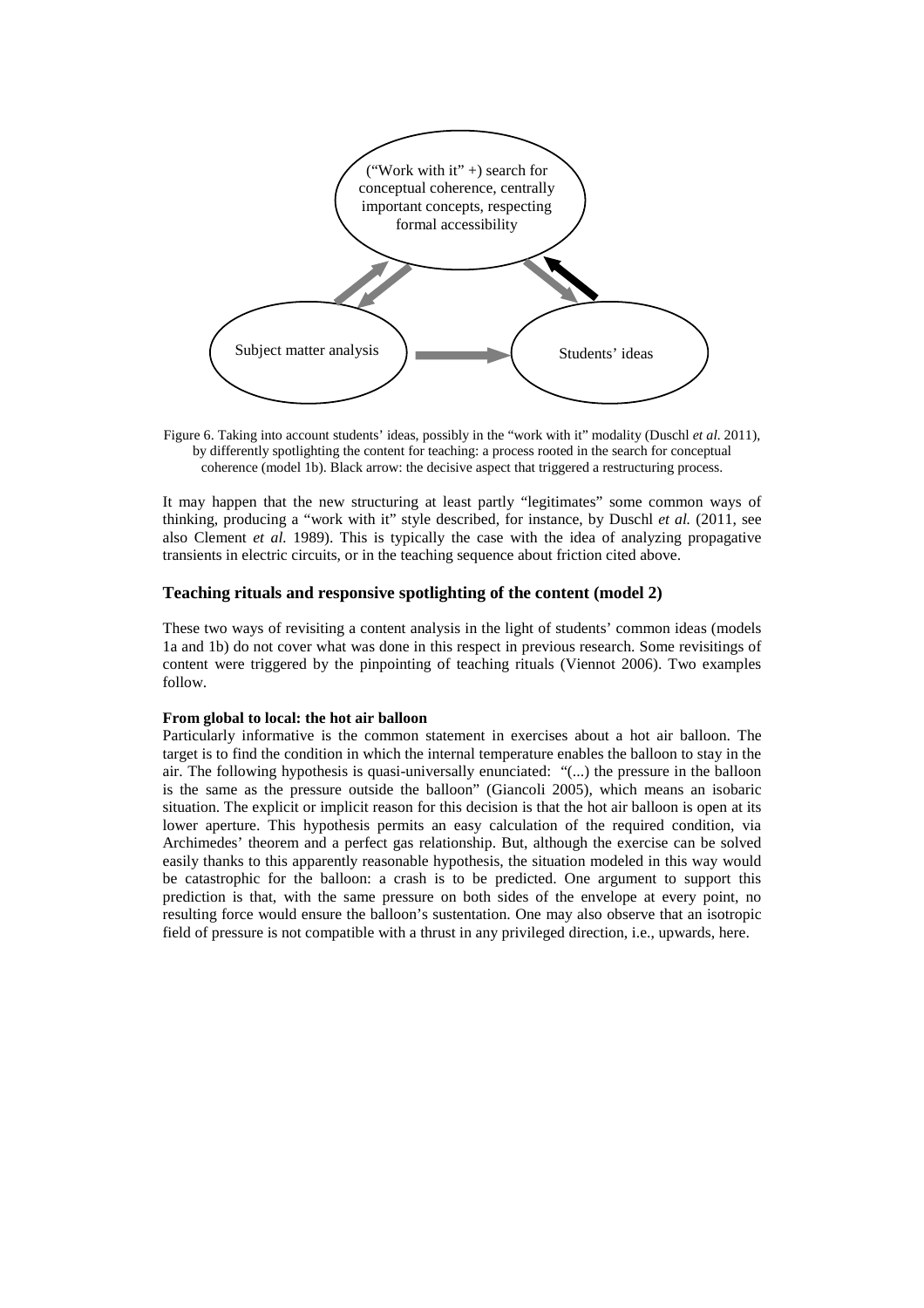A responsive presentation of the related content, summed up in Figure 7, consists in emphasizing the core of fluid statics theory: it's all a matter of gradients. No pressure gradient means no upthrust. The fact that the balloon stays in the air is intrinsically linked to the change in pressure with altitude. From the aperture to the top of the balloon, internal pressure diminishes more slowly than external pressure, due to different densities of the air inside and outside the envelope. This argument, which admits that the two pressures are equal at the bottom of the balloon, accounts for the fact that the envelope is inflated and stays in the air.





To sum up this responsive process, the spotlighting of the content changed from a global approach – linked to Archimedes' theorem - to a local analysis of the mechanical forces exerted on the envelope. In this case, it may be reasonably hypothesized that the observed global approach, leading to a correct answer, is to be attributed more to the teachers' choice than to the students' pre-scientific views.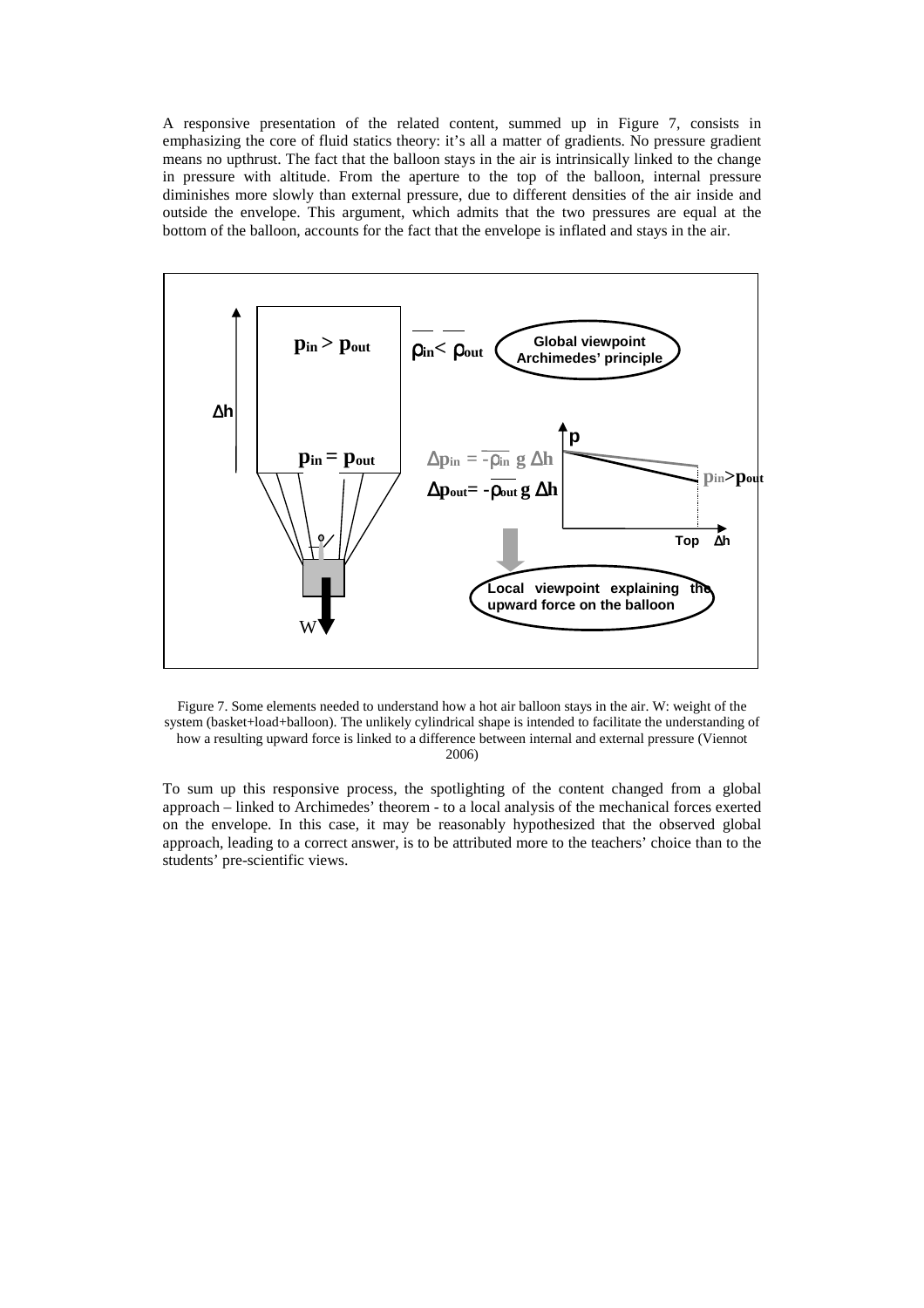#### **From the local to the systemic: examples in fluid statics**

Some teaching rituals may favor a local analysis and lead to suggestions for content spotlighting centered on systemic approaches. Thus, again in fluid statics, several situations have commonly given rise to local interpretations, like those suggesting that the column of water in an inverted glass (Figure 8a) exerted its weight on the cardboard, itself subject to a force due to atmospheric pressure (Viennot *et al.* 2009, Viennot 2010). Marie Curie (Chavannes 1907/2003) gave a similar comment for the column of water in a test tube inverted over a tank of water (Figure 8b). In all similar cases, the explanation is inconsistent with Newton's second law, and it seems appropriate to counterbalance such trends by spotlighting the systemic status of the situation: then the two "ends" of the system, broadly speaking, for instance the top and the bottom of a column of water, will fruitfully be taken into account. Acting on the upper recipient of a lovemeter with cold water shows that both "ends" of the system matter. More generally, other examples illustrating that differences make the world go round (Boohan & Ogborn 1997) refer to the same concern (Viennot 2014).



Figure 8. Two analogous examples of ritual and inappropriate analyses for physical systems: sentences in black are erroneous: They are compatible with the idea that an object always exerts its weight on its support. The diagrams are drawn by the author of this paper to point out that the forces mentioned in the quotes are unbalanced.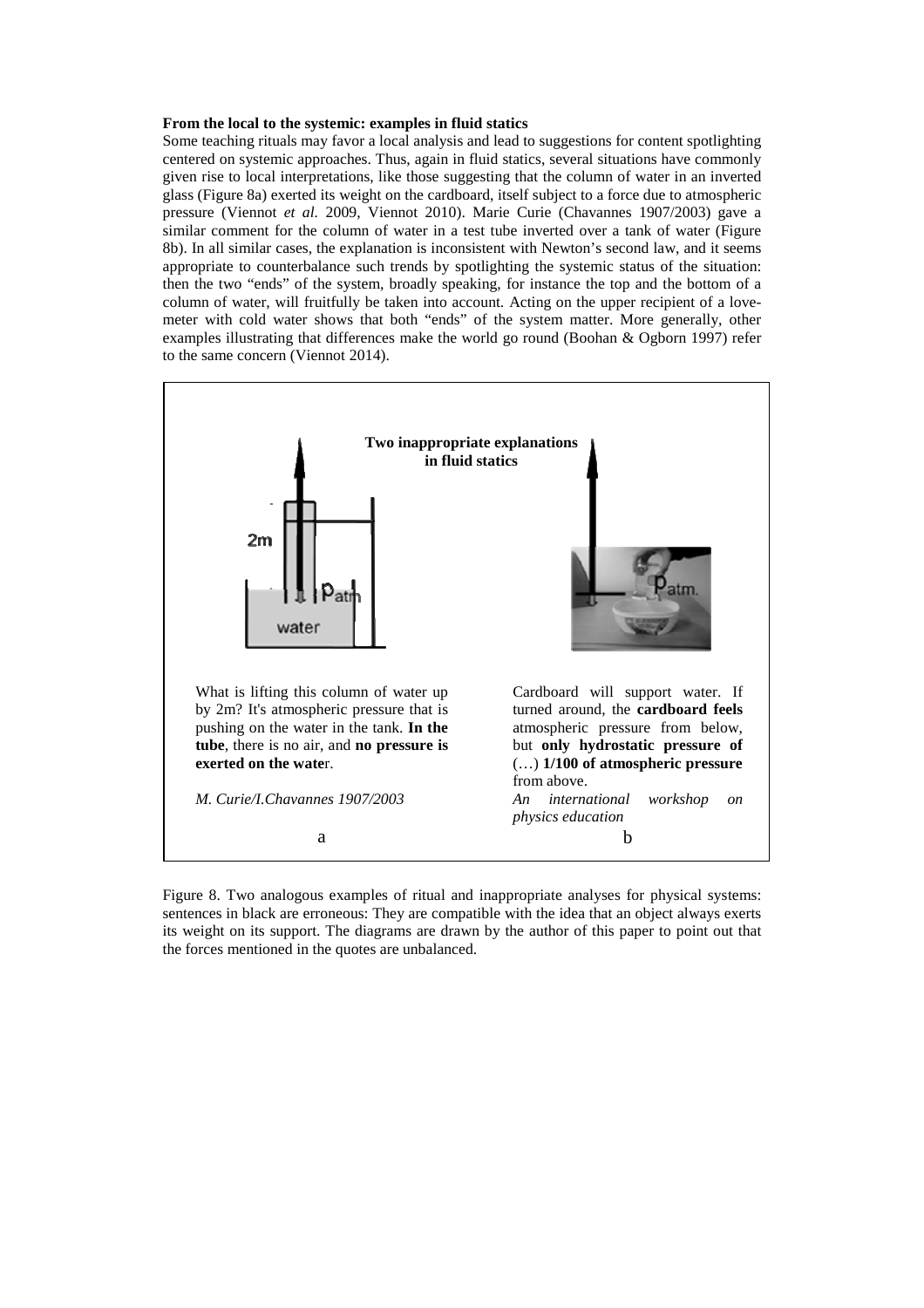It is worth noting that, concerning the inverted glass, the responsive process may be said to start with the analysis of rituals, but at the same time these rituals are in resonance with some of the students' trends of reasoning, namely a local reasoning and thinking that an object always exerts its weight on its support. The label "echo-explanation" has been proposed to designate such cases (Viennot 2010).

In this case as with the previous one (the hot-air balloon), it is particularly manifest that the responsive process centers, on the part of the researcher formulating this proposal, on the desire to highlight conceptual coherence, links and key ideas in physics - here the need to consider *both ends* of the systems (Viennot 2010, 2014).

A specific model is proposed (model 2, Figure 9) for this process of content spotlighting prompted by a teaching ritual, whether or not it is also seen as a possible response to students' common ideas.



Figure 9. A model for a process of content spotlighting which is triggered by the analysis of a teaching ritual (model 2). Black arrow: the decisive aspect that triggered a restructuring process.

In fact, this desire has long inspired many teaching projects.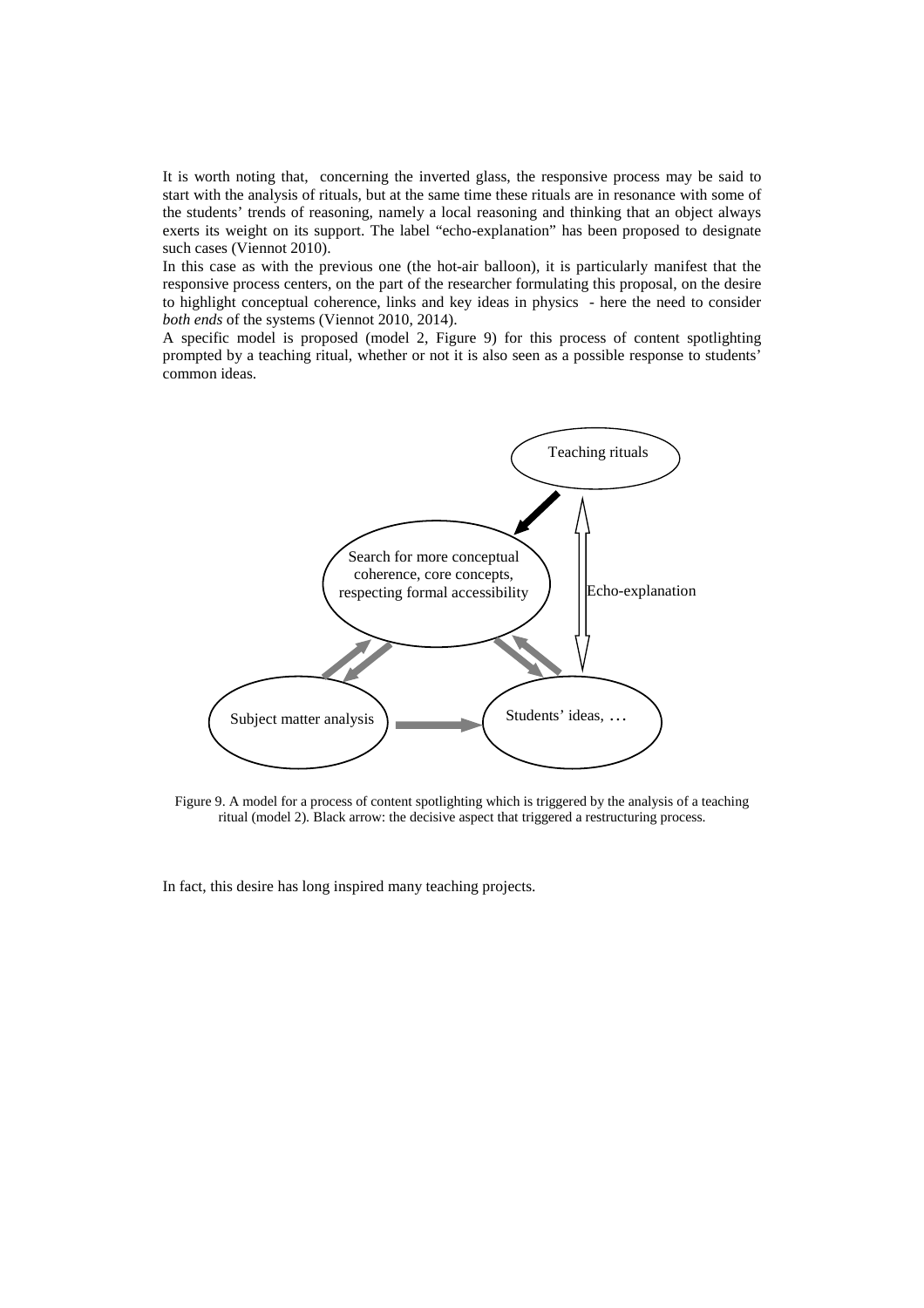# **Proactive emphasis on conceptual coherence, links, strong ideas in physics (model 3)**

It is not within the scope of this paper to recapitulate and analyze the multiple attempts made in the recent past to re-think physics for teaching, in the perspective of highlighting conceptual coherence and key ideas in physics, while respecting a constraint of accessibility. But it is worth noting that some famous instances of this effort preceded the start of what we now call Physics Education Research: *The Feynman Lectures on Physics* (Feynman *et al.* 1964-1966), the *Physical Science Study Committee* project (1960), the *Harvard Physics Project* (Holton 1969), the *Nuffield projects* (Fuller & Malvern 2010), for instance, were clearly inspired by this objective. Contemporary with the first research investigations in PER, the innovative reflections on the theme of *Change and chance* (Black & Ogborn, 1970-1979), or on energy (Boohan & Ogborn 1997) for instance, were of the same type. These high quality projects may be seen as typical of a proactive attitude (see also Michelini *et al.* 2000), which was not rooted in a precise knowledge of what students commonly think, even if some general considerations about the targeted audience were mentioned in their rationale. The reasons for their relative failure (French 1986) might include this lack of precise knowledge about students' difficulties, to say nothing of the teachers'. We simply mention these projects here in order to characterize a case (model 3, Figure 10) among attempts at re-thinking the content. This perspective is still present, to a greater or lesser extent, in more complex landscapes - the above "models"- of subject matter reconstructions.



Figure 10. Proactive reconstruction of the content, not explicitly inspired by a detailed analysis of students' ideas and difficulties (model 3). Black arrow: the decisive aspect that triggered a restructuring process.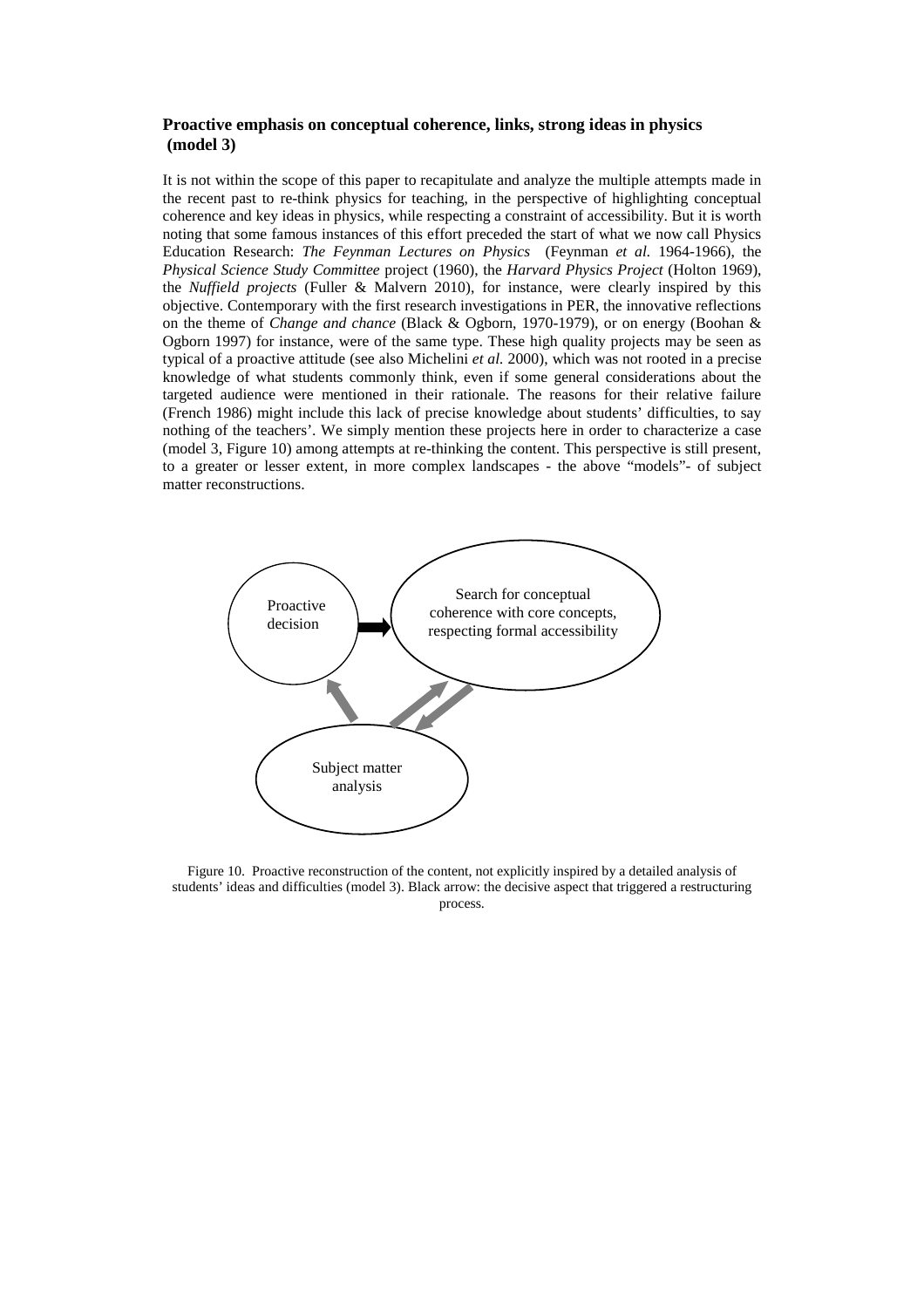# **A "multi-source" spotlighting of content : two CDIPs**

After this attempt at characterizing different starting points, reasons and ways to reconsider the content to be taught, it's time we remarked that nothing prevents us from blending these types of processes for a new spotlighting of a given topic. The following example is rooted in the combined consideration of some rituals and students' common ideas, as well as of conceptual coherence, links and strong ideas. The next section is devoted to a brief description of this twofold investigation with a focus on the underlying content analysis. In this particular example, the conceptual structure that was privileged is inserted in the frame of a particular teaching format: concept-driven interactive pathways (CDIP), keeping in mind that the "multisource" character of a renewed content analysis could be observed with other teaching formats as well.

# **A teaching format: Concept-driven interactive pathways**

The expression "Concept-driven interactive pathway" (CDIP) designates a type of teaching sequence with the following characteristics (Viennot & de Hosson 2015):

-It is designed with the goal of facilitating students' access to the understanding of a given conceptual content.

-It is interactive, implying teacher-student or teacher-group interaction. It may comprise phases like: exploring and discussing students' ideas, asking for argued predictions or diagrams and discussing these with students, letting students construct and analyse experimental results, injecting new ideas in a transmissive style, having students' criticize documents, etc. This adjective, "interactive", refers to this statement: "Teaching is acting on other minds who react in response" (Ogborn *et al.* 1996, 141).

-It organizes a pathway, that is, a step-by-step process designed to help students progress toward the desired target. Although the structure of the pathway is mainly concept-driven, the development of transversal abilities – such as the critical faculty is also favoured.

With such a format, the particular spotlighting of the content is of crucial importance, as illustrated below.

# **The absorption of light: spotlighted ideas**

1.

Two CDIPs on the absorption of light, each intended for an interaction of about one hour, have been designed and implemented. Depending on the targeted audience and school constraints, the first one, centering on the absorption of light by pigments (Viennot & De Hosson, 2012a, b), may constitute a preparatory step for the second one, about filtering process (Viennot 2013, Viennot & De Hosson, 2015), or each may be implemented alone.

Globally these two pathways are intended to spotlight the following conceptual targets:

-The absorption of light by pigments or filters is not an all-or-nothing process.

-It is a multiplicative process, involving multiplication by numbers smaller than

-It is selective, that is, it depends on the wavelength.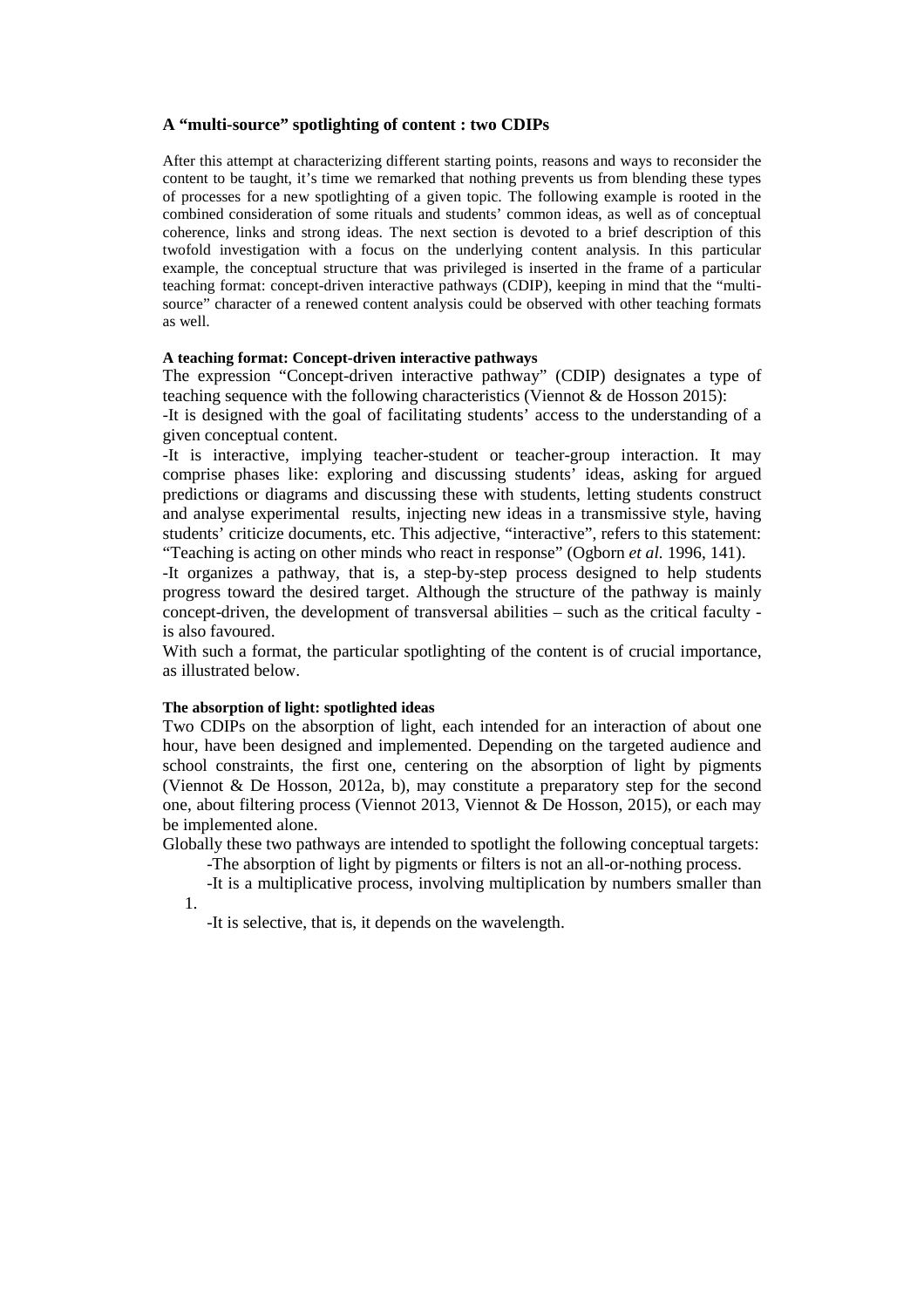These investigations were conducted on the basis of interviews with prospective teachers at university, the first one *(CDIP1)* with 8 students in the third year, the second one *(CDIP2)* with 6 students in the fourth year.

Our investigation with the first pathway (*CDIP1*) revealed that the interviewees were destabilized when the common binary rules – a pigment absorbs, or does not, such and such a part of the spectrum of white light (see Appendix ) – turned out to be inappropriate, as when the impact of a red laser beam on a green pigment is quite visible. Moreover, we observed that they had considerable difficulty in understanding what it means to use percentages to analyze the process of absorption. These results provided the arguments at the basis of the construction of the second pathway (*CDIP2*), which is briefly described hereafter.

# **Light and filters (CDIP2)**

The results of the first experimentation inspired us to investigate possible ways to help students to understand the multiplicative status of absorption. We chose to use filters, and made the hypothesis that the dependence of absorption on thickness might be an anchoring aspect for the targeted comprehension. Indeed, to understand the role of the successive, equally thick, layers of a filter, one has to understand that if one layer multiplies the incident intensity of light by, say 0,95, the second will let 0,95\*0,95 of this initial intensity pass.

During the first phase, the interviewees were reminded of the classical rules, and were given a corresponding table (see Appendix). Then they were asked which mathematical operation came to their mind in this respect. All responded "subtraction."

Then, they were shown a slide with a slit crossed by filtering strips of increasing thicknesses, made of one, two, three, etc., layers of a light yellow plastic sheet (Figure 11).



Figure 11. A diapositive with a vertical slit (width about 1mm), covered with one, two, three, …, six horizontal strips made of transparent and thin plastic: light yellow, or light pink

They were then given a curve of transmission for one layer and asked to draw the curve for a strip with two or three superposed layers (Figure 12).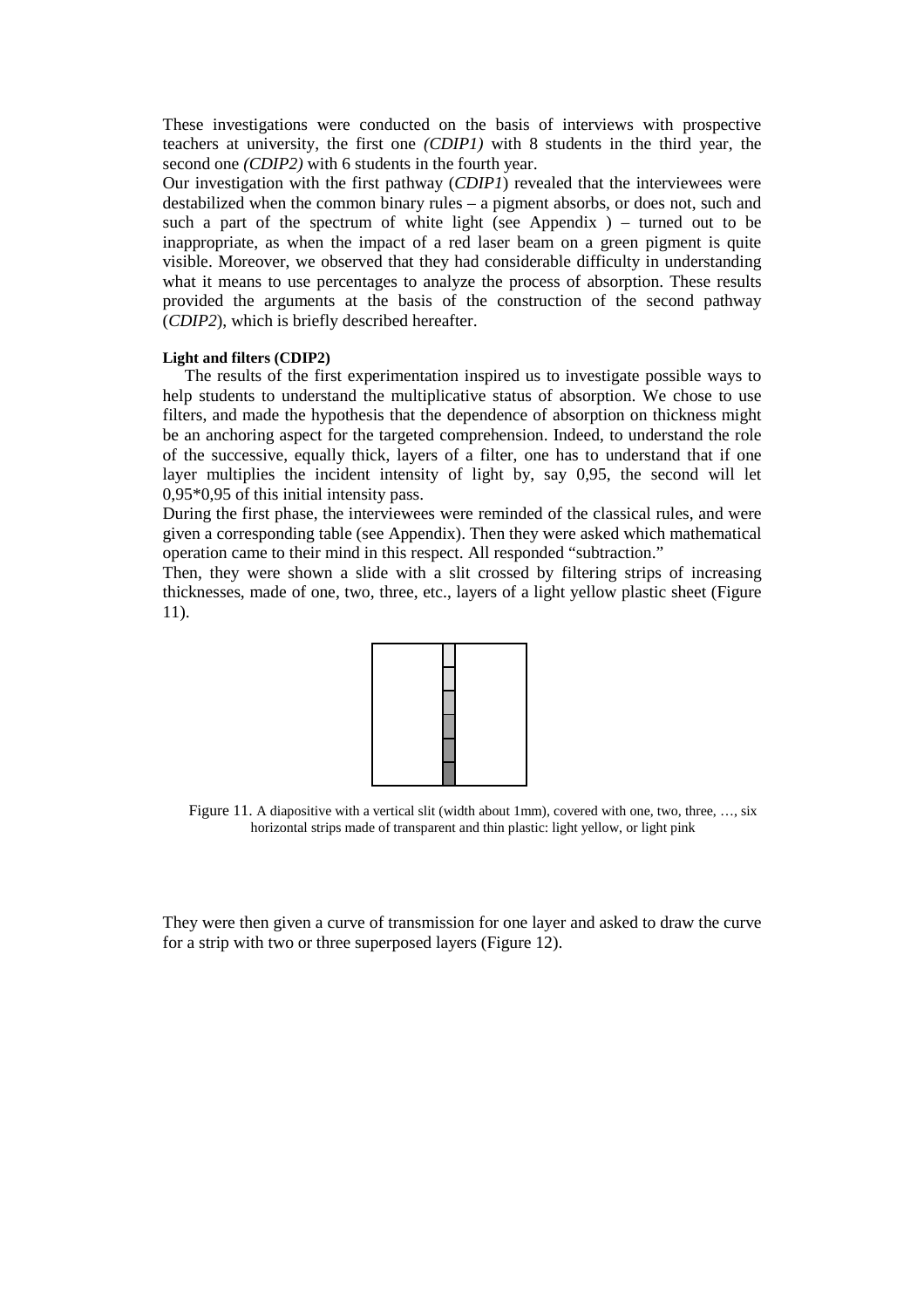

Figure 12. Given the transmission curve for one filtering layer, strips with two or three superimposed layers don't have a transmission curve of a similar shape

The drawings and the comments that were collected in this phase show how salient the idea of non-selective subtraction was, in other terms, the downward translation of the transmission curve proposed for one layer (Figure 13).

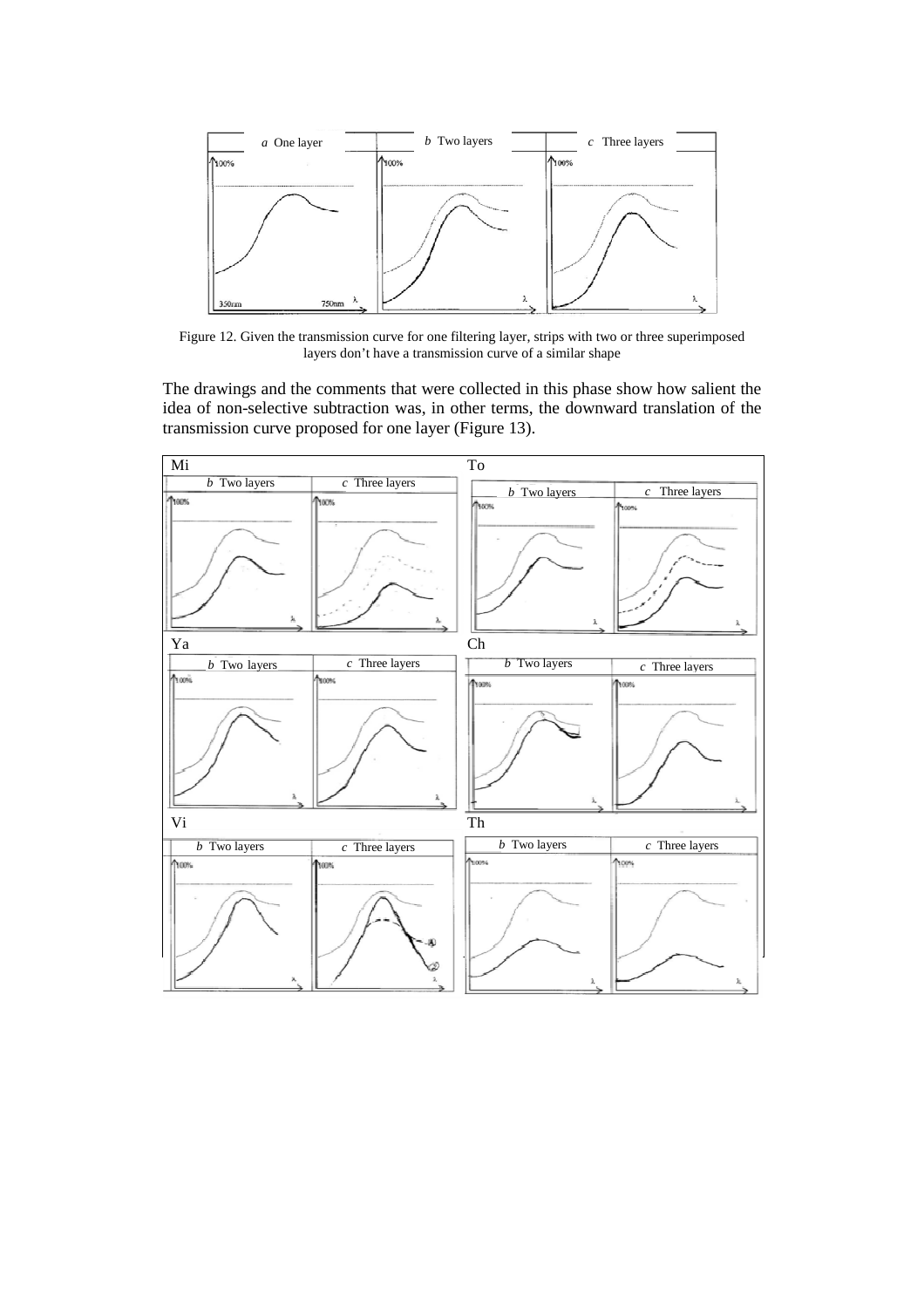Figure 13. Transmission curves for two and three superimposed filtering layers drawn by students before the corresponding experiment

The following conceptual target was to use the idea of multiplication to realize and explain the deformation of the transmission curves with thickness.

Then an experiment proposed by the interviewer was performed to show the spectra of light transmitted by each strip of the slide shown in Figure 11. With this object, and also another one made of pink-magenta plastic, some parts of the spectrum (red and green) of the transmitted light seemed nearly unaffected by thickness whereas the blue part disappeared with the three-layer strip (photos of spectra are available in Viennot 2013). The discussion with the interviewer was more or less laborious, until all the interviewees manifested their comprehension of the conceptual target.

The subsequent phases were devoted to the transfer of this new knowledge to other situations, a liquid and a gaseous filter, respectively pumpkin seeds oil and the atmosphere. In these two cases, the change in colour of the transmitted light was explained by the interviewees, after discussion, on the basis of the initially provided transmission curve (Table 2, lines 5 and 6). Once the possibility of seeing oil or the atmosphere as filters was admitted, it became clear to the students that successive multiplications would come down to selecting the part of the spectrum where the rate of transmission was the highest, i.e. in both cases the "red" part.

Table 2 outlines the structure of this CDIP.

### *CDIP2: Main results concerning the students' ideas and reactions*

In terms of comprehension, the prevalence and the resistance of the idea of – implicitly uniform - subtraction was very impressive:

> Int *(Interviewer)*: What did you use when constructing your answer, a line of reasoning founded on which type of operation?

Vi : Subtraction, mainly.

Or else,

To: We add subtractions.

The comments finally attesting to a real comprehension were all the more striking:

Mi : Given that it is proportional, … *(adding filters)* we will end by selecting the spectral band of greatest transmission factor ...

Th: We've just seen that differences were majored when layers were added.

To: Even after having done this *(a multiplication)* right from the beginning, I wouldn't have interpreted this as a multiplication.

*CDIP1 and 2: Main results concerning the students' metacognitive-affective comments*  A final observation is worth pinpointing here. Beyond numerous expressions of satisfaction, we note the emergence of some meta-cognitive judgments: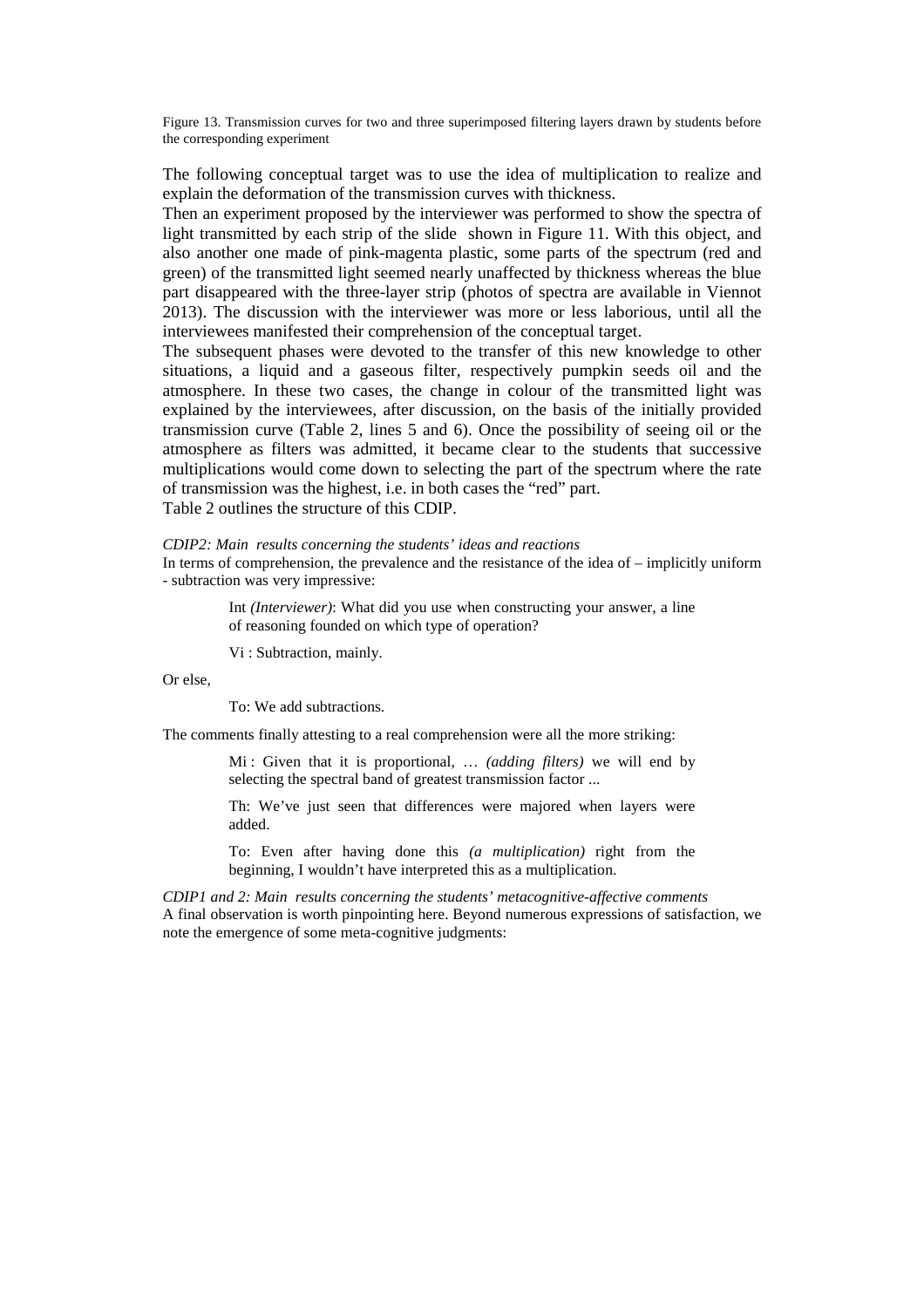Th: We've just seen that differences were majored when layers were added. I wouldn't have spontaneously used the word multiplication, I did not reason like that before coming here. (…) Perhaps, I would use the operation with the right data, but if I was asked for an explanation, I would never have used the word multiplication. CDIP2

We find here an echo of several comments collected during a subsequent workshop in a meeting of the European Science Education Research Association (Viennot & Mueller 2013), which was framed on this CDIP:

> -The use of different thicknesses, we usually do it with only one and I had the idea of subtraction. CDIP2

> - It made me think about things I knew about intuitively perhaps, but I still think it was as if I did not know about them previously. CDIP2

| <b>Phase</b> | Our conceptual targets                                                                                                                                                                                                                                                                    | <b>Material setting</b>                                                                                                  | Main aspects of the interaction                                                                                                                                                                     |  |  |
|--------------|-------------------------------------------------------------------------------------------------------------------------------------------------------------------------------------------------------------------------------------------------------------------------------------------|--------------------------------------------------------------------------------------------------------------------------|-----------------------------------------------------------------------------------------------------------------------------------------------------------------------------------------------------|--|--|
|              | and questions                                                                                                                                                                                                                                                                             |                                                                                                                          | (planned and/or expected)                                                                                                                                                                           |  |  |
| Rem          | Students are reminded of<br>the classical rules<br>First observation of their<br>reactions<br>Question:<br>which<br>operation comes to your<br>$mind:+, -, *, \frac{1}{2}, ?$                                                                                                             | A colour mixer                                                                                                           | The students appropriate the<br>classical rules; predictions on<br>observation,<br>this<br>basis.<br>discussion, recapitulation.<br>Table of rules left to students<br>Question "which operation ?" |  |  |
| $Filt-a$     | -Draw<br>the<br>curves<br>for<br>the<br>accounting<br>transmission<br>of<br>light<br>through two, then three<br>layers of the<br>same<br>material:<br>Do students just translate<br>the<br>first<br>curve<br>downwards,<br>do<br>or<br>they/how do they change<br>the shape of the curve? | Device<br>project<br>to<br>$^{+}$<br>the<br>spectra of<br>light<br>transmitted through each<br>strip<br>Spectra observed | Predictions with arguments                                                                                                                                                                          |  |  |
| Filt-b       | Performing<br>the<br>experiment:<br>Do they change their<br>curves? Formulate<br>a<br>conclusion<br>explicitly<br>selective<br>using<br>multiplication?                                                                                                                                   |                                                                                                                          | Students asked to reconsider the<br>curves, to account for the<br>disappearance of "the blue" :<br>strongly guided discussion                                                                       |  |  |
| Oil          | Observe colours of the<br>oil.<br>then<br>apply<br>a<br>multiplicative procedure<br>to the curve proposed by<br>interviewer<br>the<br>tο<br>account for these colours                                                                                                                     | $\mathbf{1}$<br>0<br>+ Sensitivity curves of the                                                                         | The interviewer<br>-provides help for calculation.<br>-explains how to use<br>the<br>sensitivity curves of the cones.                                                                               |  |  |

Table 2. Main steps in CDIP2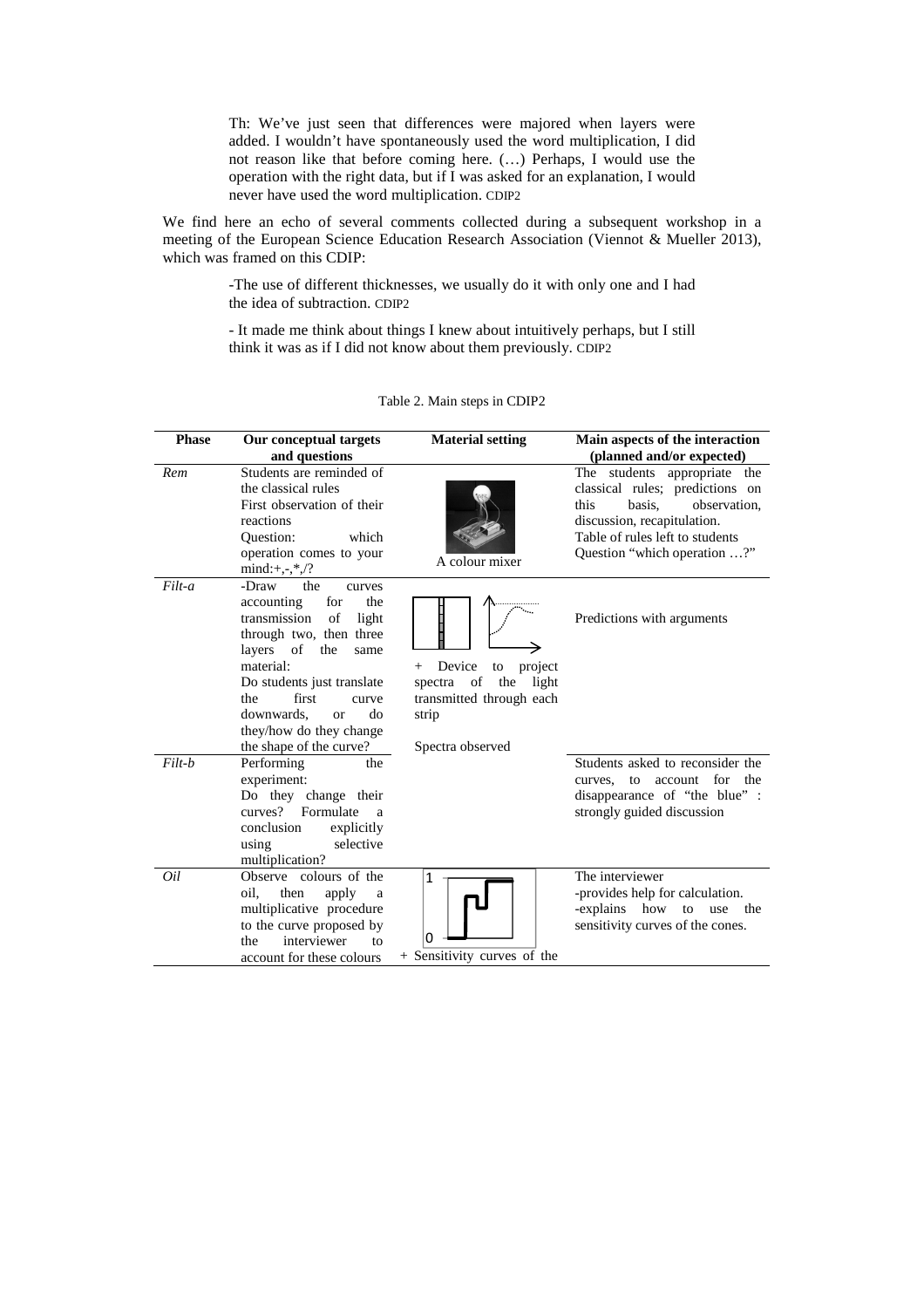|      |                                                                                                                    | cones on transparency. |                                                                                                                     |
|------|--------------------------------------------------------------------------------------------------------------------|------------------------|---------------------------------------------------------------------------------------------------------------------|
| Atm  | See the situation as a<br>filtering case. Transform<br>the curve provided by<br>the interviewer for "one<br>layer" | 1<br> 0,5<br>0         | The interviewer provides help<br>for<br>-interpretation of the situation as<br>a case of filtering<br>- calculation |
| Gene | Ask about a function<br>accounting<br>the<br>for<br>changes of<br>intensity<br>observed                            |                        | Input from the interviewer:<br>(selective) exponential decrease                                                     |
| Mca  | Global evaluation of the<br>design                                                                                 |                        | Interviewees express feelings                                                                                       |

A critical stance also emerged among the interviewees at the end of both CDIPs, in this case concerning the binary rules used in the reminder phases:

- We have to be careful (with rules). CDIP1
- The (classical) rules (still) have a certain validity. CDIP1

- Given this, should we tell our students, we should use the law of additivity bla bla bla! Is it correct to use it? No, it's true, additivity is OK, it's for subtractivity *(that there is a problem).* CDIP2

- Showing the subtraction, if I may say, of colours, and coming back afterwards to something that comes down to percentages, it's rather, err, I don't know if you would've presented it like that. (…) For a student who is not used to it, it might be very disturbing. CDIP2

#### **CDIP1 and 2: the reasons for a spotlighting**

These two concept-driven interactive pathways have several common features in terms of spotlighting. They are designed on the basis of a very fundamental idea, sometimes referred to by the interviewees as a "tough idea". The multiplicative nature of the process of absorption ultimately leads to the exponential dependence of intensity on the crossed thickness (CDIP2). Although this was hardly discussed in the short time we had, the process of absorption is multiplicative because it is statistical. For all of that, the formal complexity, which may seem very little, comes down to that of successive multiplications. It may also seem not to constitute the least "new idea", despite the students' recurrent comments. It is not "new physics", but it is a spotlighting of physics that shows these pathways' distance from the most prevalent teaching rituals, in this case the binary rules of the absorption of light by filters or pigments - still used without any discussion recently (Mota and Lopes dos Santos 2014). Students' ideas are also taken into account, with the goal of extending the range of their line of reasoning when they pass from a view limited to subtraction to a more fruitful multiplicative approach. The decision was also taken to underline the links that physics enables us to establish: a multiplicative process accounts for changes in light which interacts with solids, liquids and gases. In terms of formal complexity, the price to pay is moderate. Simplicity is still favoured via the choice of equally thick layers and a discrete approach to exponential function. At the same time,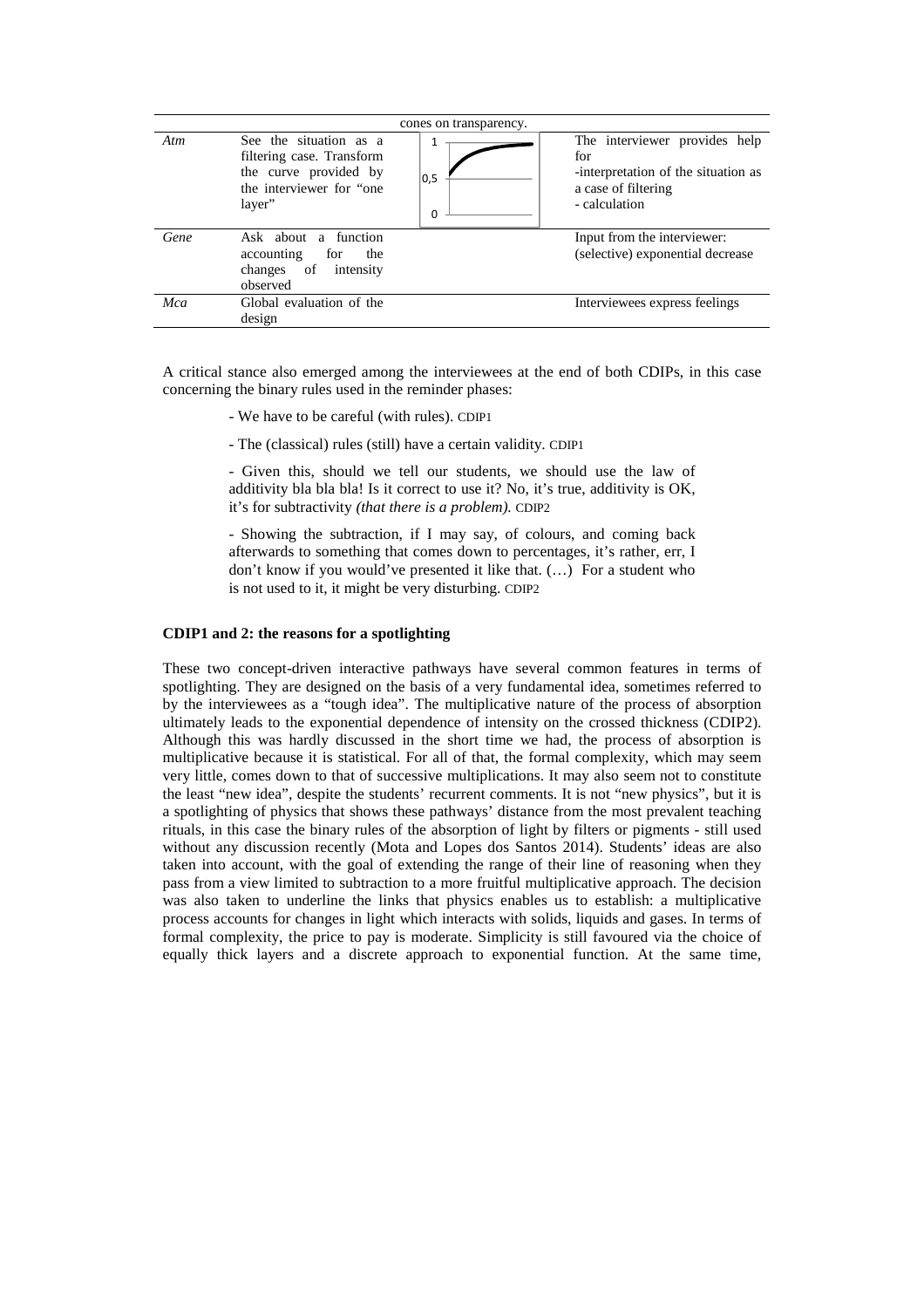simplification is kept under control as consistency is not seriously at risk. Figure 14 shows a sketch of this proactive and responsive, multi-source process of spotlighting a content for teaching.

### **Recapitulation and concluding remarks**

In the light of the preceding analysis and of the various examples analyzed, some ideas seem to deserve consideration. With the first of the models proposed for the reasons for casting a new look at taught subject-matter, it is suggested that taking into account students' ideas is not enough to ensure an actual revision of the content. Rather, it appears that a stabilizing process may intervene, the "new" elements being in fact re-injected in the initial mapping of the content. This is not always the case, far from it, and examples have been given in which a new "spotlighting" of the content was designed in response to some features observed in students' thinking. This said, ascribing a label of "newness" to such and such a suggestion is debatable, and the corresponding categorization cannot be clear cut. Rather, it defines some extreme cases of how conceptual goals are redefined for teaching.

A new spotlighting of a given content may also result from a response to some teaching rituals, with or without a concomitant awareness of students' difficulties. These difficulties may or may not be in resonance with the rituals, as the label "echo explanation" suggests. In most (all?) cases of a really new look at the content, a thorough consideration of the coherence, links and key ideas of physics is likely to be at work.



Figure 14. A multi-source process of content spotlighting, as in the case of CDIPs about absorption of light described here.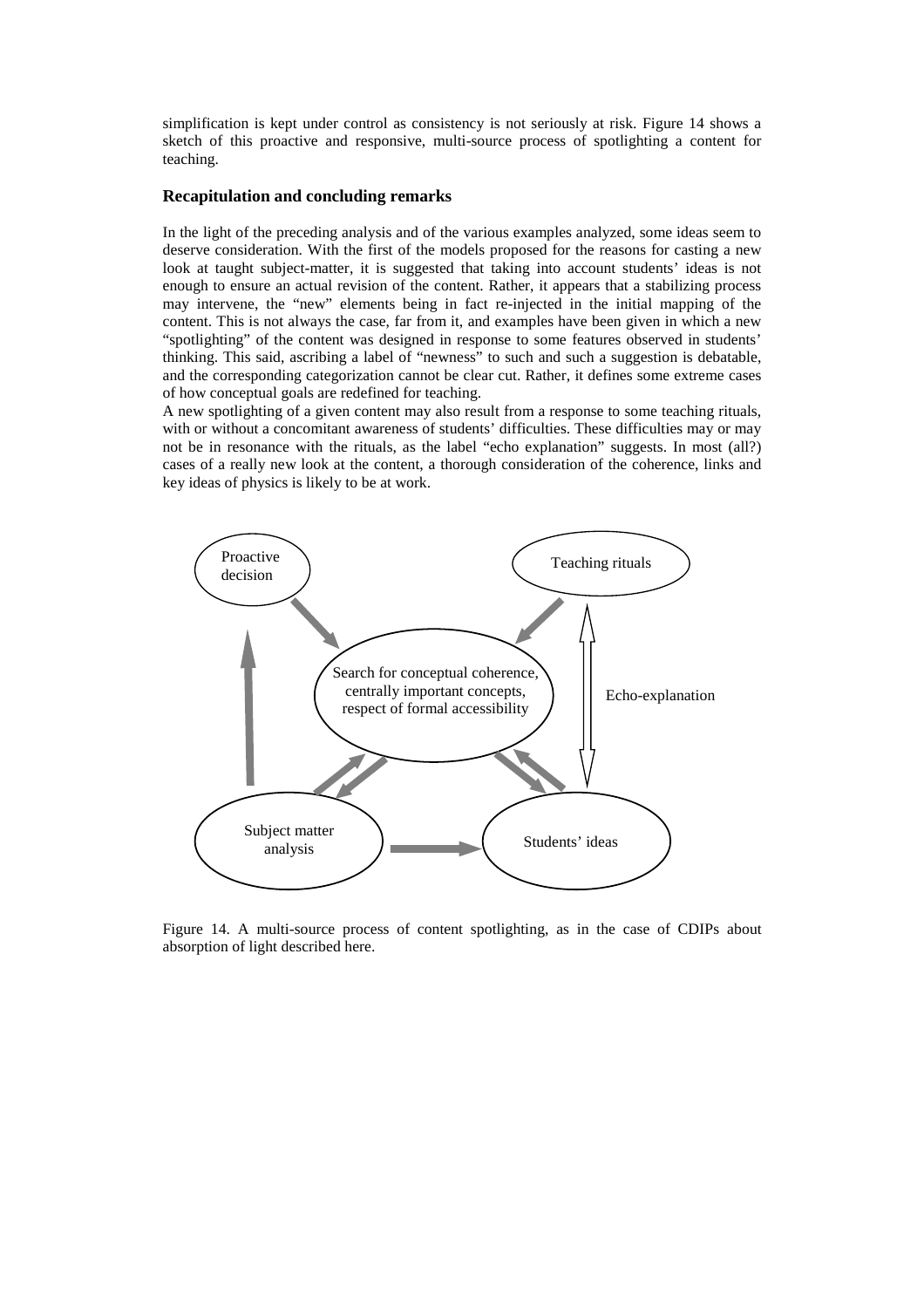These reflections about new spotlighting distinguish between what it is to fruitfully re-think the content and the mere idea of simplification – if understood as unproblematic. In particular, simplification is not the master word in the previous examples. A smooth and horizontal ground may seem more simple than a saw-toothed profile which, however, proves more favorable to a sound comprehension of solid friction. To say nothing of the incoherent "simplicity" of an isobaric hot air balloon. In any case, simplification should be kept under control, and negotiated, keeping in mind the imperative of consistency. It is also worth noting that there is room for opening and enlarging a content analysis without ending up with excessive complexity. The last examples - namely the content driven interactive pathways about the absorption of light just described - illustrate, we think, the merits of a proactive/responsive, expert-led design of « new » spotlighting of content (i.e., led by a researcher and/or teacher): a design emphasizing consistency and conceptual links, as well as spurring an active engagement on the part of the students. Finally we might remark that the adjective "new" may seem deceptive, given that there is nothing new, strictly speaking, in the aspects of physics mentioned in this paper, apart from the decision to cast light on them (Viennot 1995). Here "new" does not mean reinvented physics, it means that attention is given to aspects of physics that have been commonly disregarded, or kept implicit.

One may wonder what possible obstacles may block this open reconsideration of content. Among good candidates, we suggest: a lack of distance with respect to rituals, an *exclusive* centering on students' ideas with a « mirroring effect », *excessive* belief in (and focusing on) the power of new methods, the possible identification of « more rigorous » with « boring », and the common view that what is good for teachers cannot be good for their students. Clearly, more research is needed to give more substance to these assertions.

The preceding reflections also point to two strands of research of crucial importance, concerning fruitful ways to determine the content for research and practice.

One is the connection we can observe in students between an active search for consistency with conceptual links, on the one hand, and their intellectual satisfaction on the other. Without denying the motivation that can be raised via other entries, it would be highly contestable to deprive our students of teaching situations of the kind that make them conclude: "Thank you, you made me think". But this connection between the affective and intellectual aspects is not straightforward, and deserves thorough attention and research.

Secondly, we have pointed out the limits of approaches to teaching that would rely on a separation between comprehending the content and developing certain competences. With the last examples reported here, it was particularly clear that conceptual development and a critical stance were not independent. A certain level of comprehension seems to be needed to trigger a critical attitude, even if the students' initial knowledge was *a priori* sufficient to achieve this goal (see also Mathé & Viennot 2011, Viennot 2013, Viennot & Décamp 2013, Décamp & Viennot 2014). Further research is needed to support this claim. New insight in these research domains would be precious, in particular to inform rational decisions relating to the crucial question of how better to engage students in physics.

### **References**

Barbas , A. & Psillos, D. (1997). Causal reasoning as a base for advancing a systemic approach to simple electrical circuits. Research in Science Education 27(3), 445-459.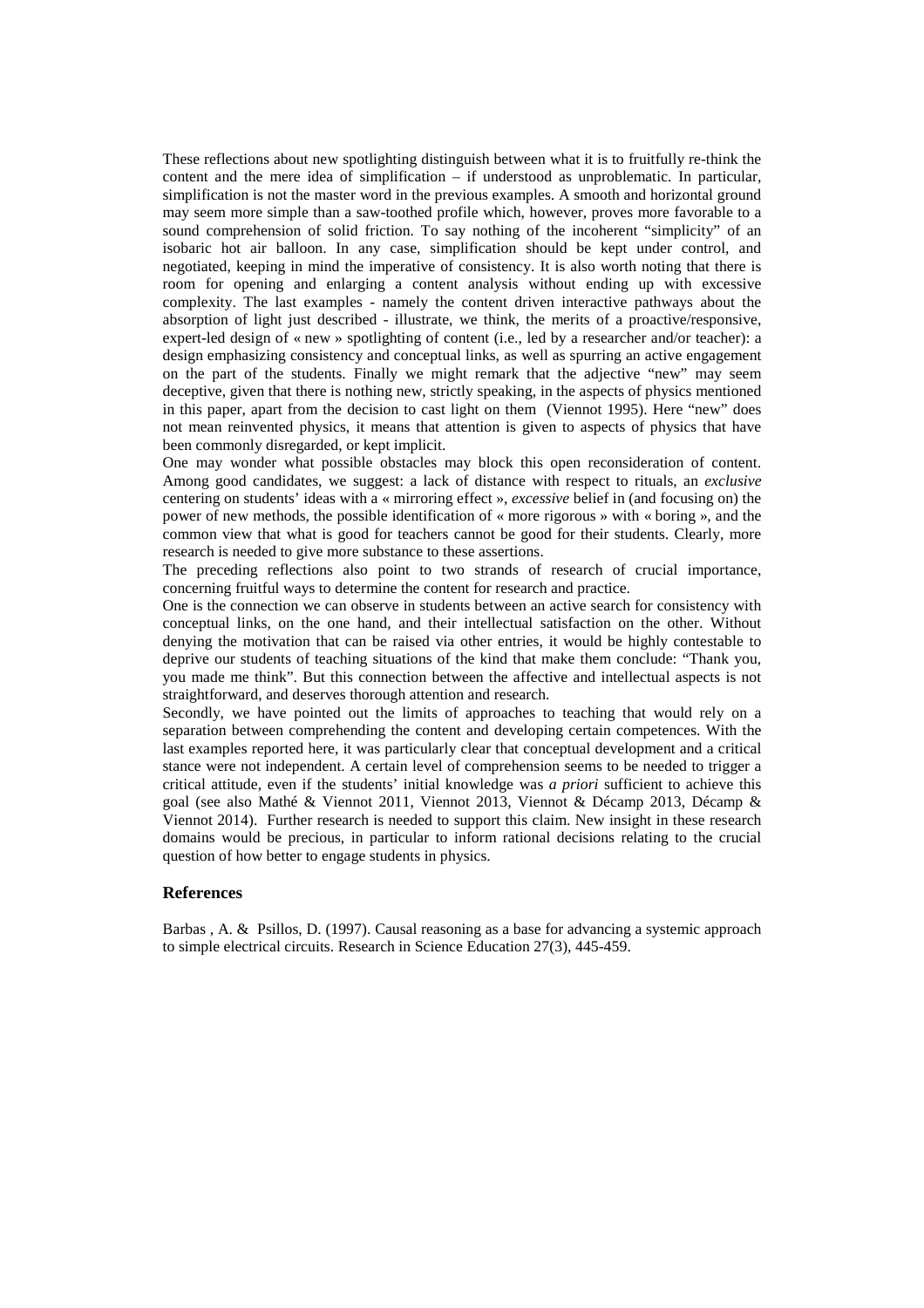Beaty, W. (1987). The origin of misconceptions in optics? American Journal of Physics, 55, 872- 13.

Bernardini, C. Tarsitani & M. Vicentini (Eds.) (1995). Thinking Physics for Teaching. New York: Plenum Press.

Besson, U. & Viennot, L. (2004). Using models at mesoscopic scale in teaching physics: two experimental interventions on solid friction and fluid statics. International Journal of Science Education, 26 (9), 1083-1110.

Black, P. J. & Ogborn, J. (1970-1979). Physics Students' book and Teachers'guide Unit 9, Change and chance, Nuffield Foundation Science Teaching Project, National STEM center. London: Penguin Books.

Boohan, R. & Ogborn, J. (1997). Differences, energy and change : a simple approach through pictures, New ways of teaching physics - Proceedings of the GIREP International Conference 1996 in Ljubljana, S. Oblack, M. Hribar, K. Luchner, M. Munih, Board of Education Slovenia.

Brown, E.D. (1994). Facilitating conceptual change using analogies and explanatory models. International Journal of Science Education, 16(2), 201-214.

Chabay, R. & Sherwood, B. (2002). Matter & interactions. Volumes 1 and 2. New York: Wiley.

Chabay, R. & Sherwood, B. (2006). Restructuring the introductory electricity and magnetism course. American Journal of Physics, 74(4), 329-336.

Chavannes, I. (1907). Leçons de Marie Curie aux enfants de ses amis (Marie Curie's lessons to her friends' children). Paris: EDP Sciences (2003).

Clement, J., Brown, D., & Zietsman, A. (1989). Not all preconceptions are misconceptions: Finding'Anchoring Conceptions' for grounding instruction on students' Intuitions. International Journal of Science Education, 11(5), 554–565.

Closset, J.L. (1983). D'où proviennent certaines erreurs rencontrées chez les élèves et les étudiants en électrocinétique ? Peut-on y remédier ? Bulletin de l'Union des Physiciens, 657, 81- 102.

Colin, P & Viennot, L.(2001). Using two models in optics: Students' difficulties and suggestions for teaching. Physics Education Research, American Journal of Physics Sup., 69 (7) S36-S44.

de Hosson, C., & Kaminski, W. (2007). Historical controversy as an educational tool: Evaluating elements of a teaching–learning sequence conducted with the 'Dialogue on the ways that vision operates'. International Journal of Science Education, 29(5), 617–642.

Duit R, & Treagust D. (2003). Conceptual change: a powerful framework for improving science teaching and learning. International Journal of Science Education, 25(6), 671–688.

Duit, R. & Von Rhöneck, C. (1998). Learning and Understanding Key Concepts in Electricity. In A. Tiberghien, E.-L. Jossem, and J. Barojas (Eds): Connecting Research in Physics Education with Teacher Education http://icar.univ-lyon2.fr/Equipe2/coast/publication/livres.htm

Duran J. (1999). Sables, poudres et grains. Paris: Eyrolles Science.

Duschl, R., Seungho, M. & Asli, S. (2011). Learning progressions and teaching sequences: a review and analysis. Studies in Science Education, 47(2)123-182.

Fensham, P., Gunstone, R. & White, R. (Eds.) (1994). The Content of Science. London: The Fallmer Press.

Feynman R, Leighton R, & Sands M. (1963-1966). The Feynman Lectures on Physics. London-Reading: Addison-Wesley Publishing Company Inc.

French, A.P. (1986). Setting new directions in Physics Teaching: PSSC 30 years later. Physics Today, 39 (9), 30-34.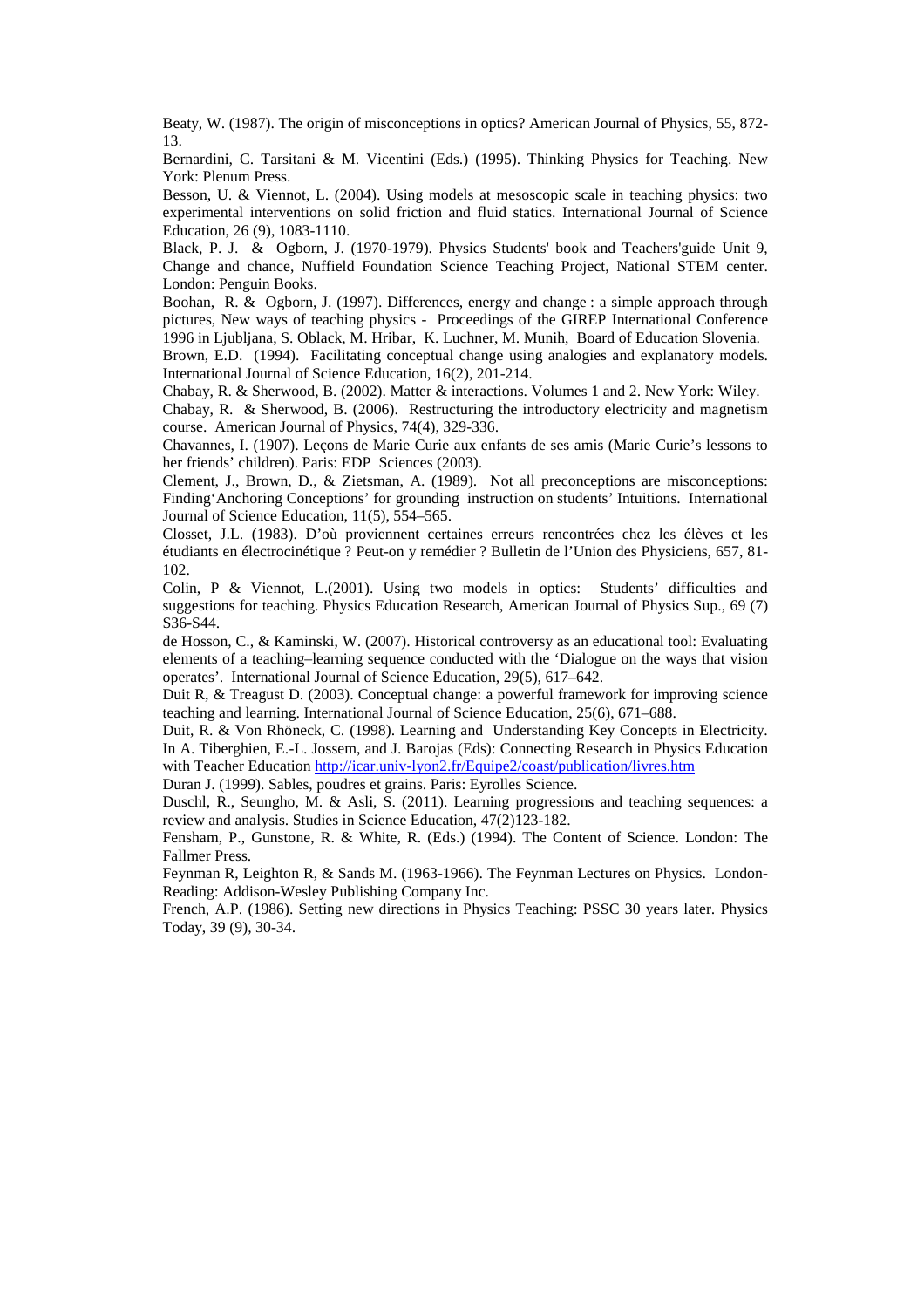Fuller, K. D. & Malvern, D. D. (2010). *Challenge and change: a history of the Nuffield A-level Physics Project.* Reading : Institute of Education, University of Reading.

Galili, Y. (1996). Students' Conceptual Change in Geometrical Optics. International Journal of Science Education, 18(7), 847-868.

Giancoli, D.C. (2005). Physics (6th ed): Instructor Resource Center CD-ROM, Prentice Hall Gil-Perez, D. (2003).

Gil-Perez, D. (2003). Constructivism in Science Education: the need for a clear line of demarcation. In: D. Psillos et al. (Eds.), Science Education in the Knowledge Based Society (10- 15). Proceedings of the third International Conference (ESERA), Dordrecht: Kluwer Academic Publishers.

Goldberg, F. & McDermott, L. C. (1987). An investigation of student understanding of the real image formed by a converging lens or concave mirror. American Journal of Physics, **55** (2), 108-119.

Härtel, H. (1985). The electric circuit as a system. In R. Duit and C. von Rhöneck (Eds.). Aspects of undersanding electricity (pp. 343-352). Keil: Schmidt and Klauning,.

Holton, G. (1969). Harvard Project Physics: a report on its aims and current status. Physics Education, 4(1), 19–25.

Kattmann, U., Duit, R., GropengieBer, H. and Komorek, M. (1995). Educational reconstruction – bringing together issues of scientific clarification and students' conceptions. Paper presented at the annual meeting of the National Association of Research in Science Teaching, St Louis, MO, April.

Kattmann U. & Duit R. (1998). The model of educational reconstruction. Bringing together issues of scientific clarification and students' conceptions. In Bayrhuber B. (Ed.): What-Why-How? Research in Didaktik of biology, 253–262.

Komorek, M. & Duit, R. (2004). The teaching experiment as a powerful method to develop and evaluate teaching and learning sequences in the domain of non‐linear systems. International Journal of Science Education, 26(5), 619–633.

Krim J. (2002). Resources Letter: Friction at macroscopic and microscopic length scale. American Journal of Physics, 70, 890-897,

Leach, J. & Scott, P. (2002). Designing and evaluating science teaching sequences: an approach drawing upon the concept of learning demand and a social constructivist perspective on learning. Studies in Science Education, 38, 115-142.

Leach, J. & Scott, P. (2003). Learning science in the classroom: Drawing on individual and social perspectives. Science and Education, 12(1), 91-113.

Lijnse, P. L. (1995). 'Developmental research' as a way to an empirically based 'didactical structure' of science. Science Education, 79(2), 189-199.

Lijnse, P.L. (2002). Didactics of science: The forgotten dimension in science education research? In R. Millar, J. Leach & J. Osborne (Eds.), Improving science education. The contribution of research. Buckingham: Open University Press, 308-326.

McDermott, L.C. (1996). Physics by Inquiry, Vol. 1 and II. New York: John Wiley & Sons.

McDermott, L.C. (1998). Comment on Learning and Understanding Key Concepts of Electricity. In A. Tiberghien, E.-L. Jossem, and J. Barojas (Eds.): Connecting Research in Physics Education with Teacher Education http://icar.univ-lyon2.fr/Equipe2/coast/publication/livres.htm

Méheut, M. & Chomat, A. (1990). The bounds of children atomism, an attempt to make children build up a particular model of matter. In P. Lijnse et al. (Eds.) Relating Macroscopic Phenomena to Microscopic Particles. Utrecht: Cdβ Press, 266-282.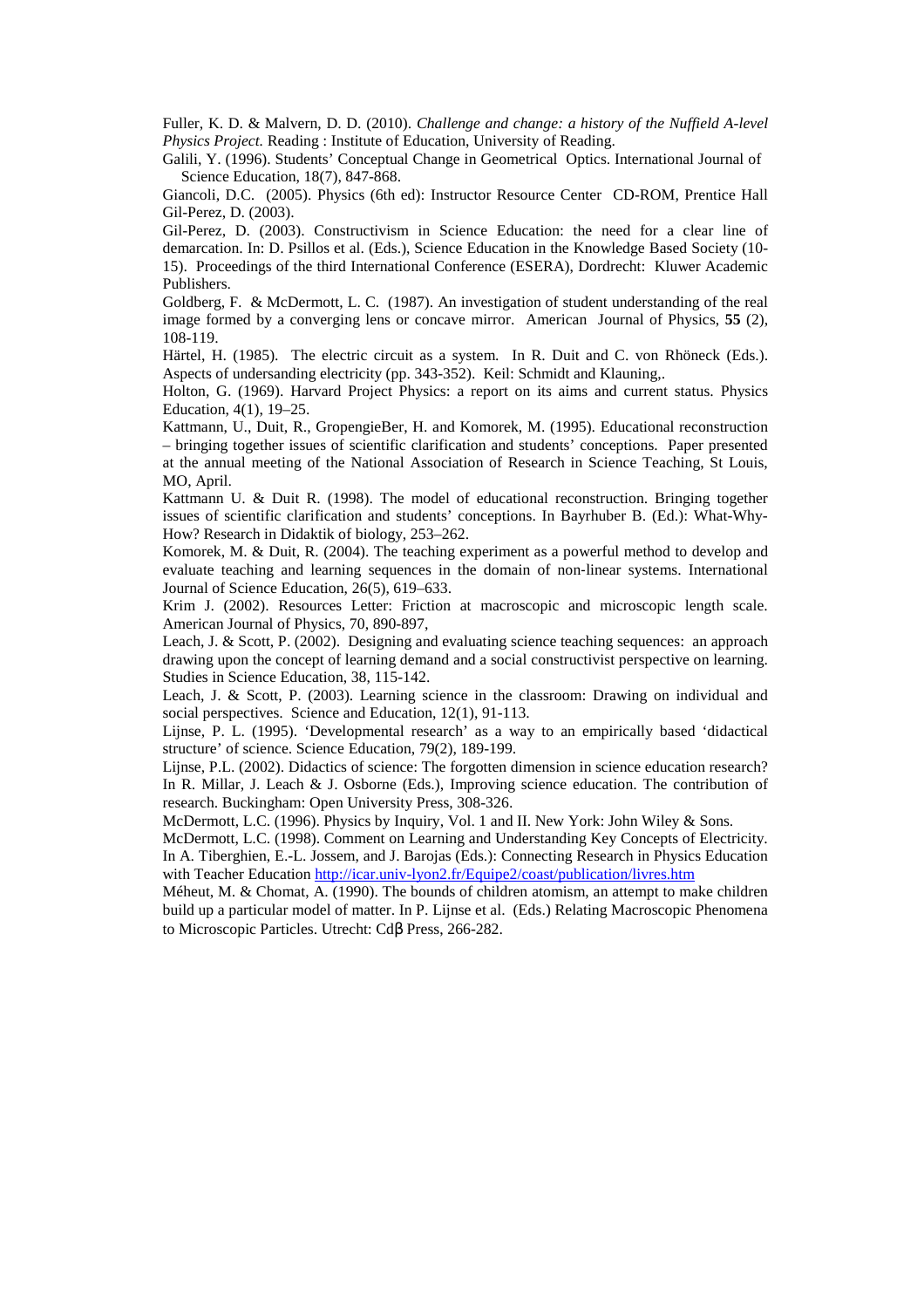Méheut, M. & Psillos, D. (2004). Teaching-learning sequences: aims and tools for science education research. International Journal of Science Education, 26(5), 515-535.

Michelini, M., Ragazzon, R., Lorenzo Santi , L. & Stefanel, A. (2000). Proposal for quantum physics in secondary school. Physics Education, 35(6), 406-410.

Mota, A.R. & Lopes dos Santos, J. M. B. (2014). Addition table of colours: additive and subtractive mixtures described using a single reasoning model. Physics Education 49(1), 61-66. Ogborn, J. (2012). Archimedes' boat: making holes in water. Physics Education, 47(1), 134-136.

Ogborn, J., Kress, G., Martins, I. & McGillicuddy, K. (1996). Explaining Science in the Classroom, Buckingham Open University Press: Buckingham.

Pinto, R. (2005). Introducing curriculum innovations in science: Identifying teachers' transformations and the design of related teacher education. Science Education,  $89(1)$ , 1–12.

Psillos, D. (1995). Adapting Instruction to Students' Reasoning. In D. Psillos (Ed.). "European Research in Science Education", Proceedings of the second PhD Summerschool, Leptokaria. Thessaloniki : Art of Text, 57-71.

PSSC (1960). Physics, 1st Edition. Lexington, MA : D. C. Heath and Company.

Shaffer, P.S. & McDermott, L.C. (1992). Research as a Guide for Curriculum Development, An Example from Introductory Electricity, Part II Design of Instructional Strrategies. American Journal of Physics 60(12), 1001-1013.

Shipstone D.M. (1984). A study of children's understanding of electricity in simple DC circuits. European Journal of Science Education, 6(2), 185-198.

Viennot, L. (1995). The Contents of Physics Essential Elements, Common Views. In C. Bernardini, C. Tarsitani & M. Vicentini (Eds), Thinking Physics for Teaching (pp. 67-76). New York: Plenum Press.

Viennot, L. (2001). Reasoning in Physics, Chapter 5, Dordrecht : Kluwer/Springer.

Viennot, L. (2003). Teaching physics. Dordrecht : Kluwer/Springer..

Viennot, L. (2004a). The design of teaching sequences in physics. Can research inform practice? Lines of attention. Optics and solid friction. In E.F. Redish and M. Vicentini (Eds.): Proceedings of the International School of Physics Enrico Fermi 2003, Research on Physics Education (pp. 505-520). Amsterdam: IOS Press.

Viennot, L. (2004b). Spotlighing a content for teaching: What physics education brings to teacher training. In M. Michellini (Ed.): Quality Development in Teacher Education and Training, Second International GIREP Seminar Udine (pp. 34-43). Udine: Forum, Editrice Universitaria Udinese.

Viennot, L. (2006). Teaching rituals and students' intellectual satisfaction. Physics Education, 41, 400-408.

Viennot, L. & Kaminski, W. (2006). Can we evaluate the impact of a critical detail ? The role of a type of diagram in understanding optical imaging, International Journal of Science Education, 28(15), 1867-1895.

Viennot, L., Planinsic, G., Sassi, E. & Ucke, C. (2009). Various experiments involving fluids statics, Published by the MUSE group (More Understanding with Simple Experiments), EPS-PED. http://www.eps.org/, Education, MUSE.

Viennot, L. (2010). Physics education research and inquiry-based teaching : a question of didactical consistency, In K. Kortland (Ed.): Designing Theory-Based Teaching-Learning Sequences for Science Education (pp. 37-54). Utrecht: Cdβ press.

Viennot, L. & de Hosson, C. (2012a). Beyond a Dichotomic Approach, The Case of Colour Phenomena, International Journal of Physics Education, 34(9), 1315-1336.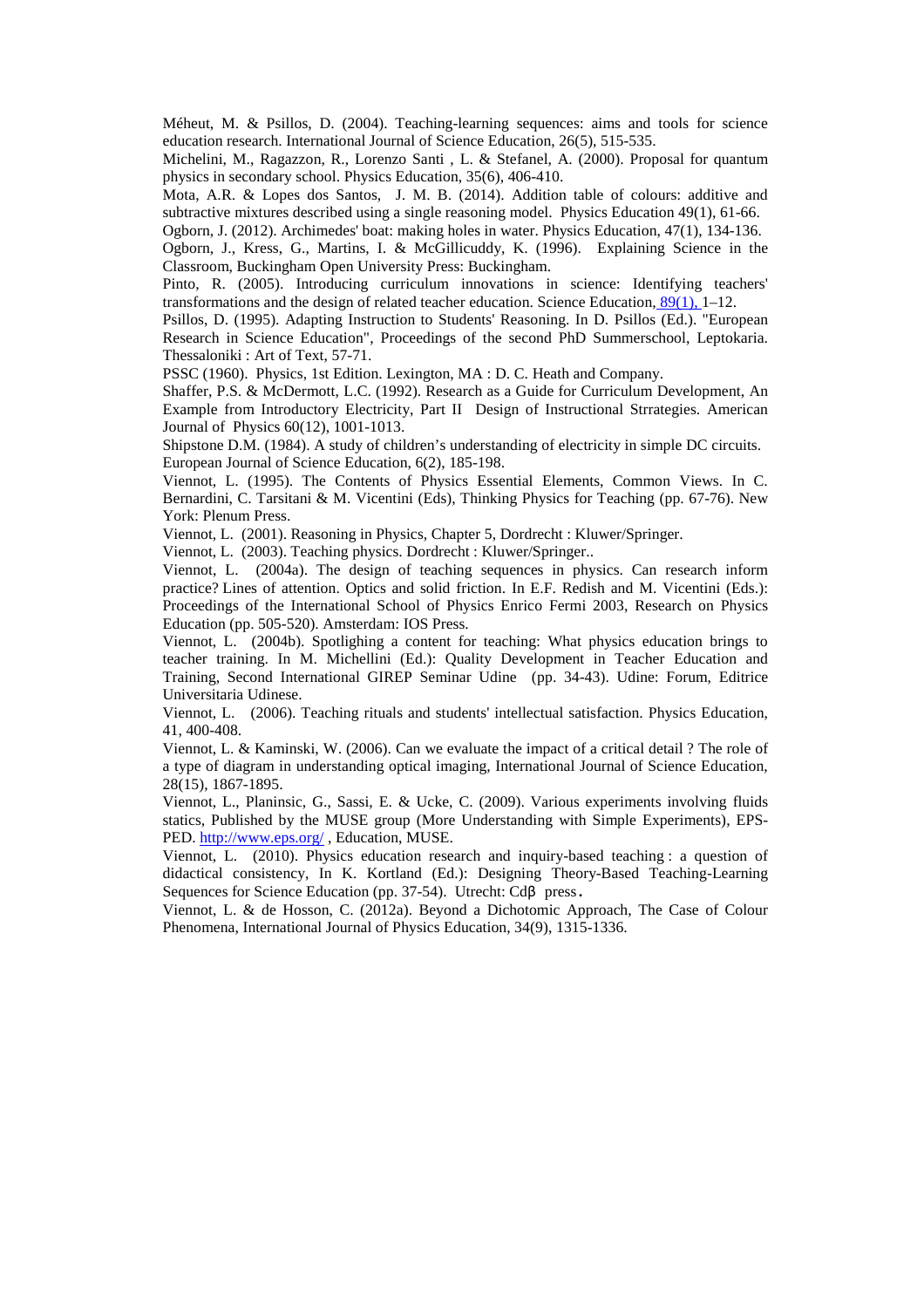Viennot, L. & de Hosson, C. (2012b). Colour Phenomena and Partial Absorption, Published by the MUSE group (More Understanding with Simple Experiments), EPS-PED. http://www.eps.org/ , Education, MUSE.

Viennot, L. (2013). Colour phenomena and selective absorption: the role of thickness of absorbing medium, Published by the MUSE group (More Understanding with Simple Experiments), EPS-PED. http://www.eps.org/ , Education, MUSE.

Viennot, L. & Mueller, A. (2013). The selective absorption of light. Physics Education, 48(6), 700-701.

Viennot, L. (2014). Thinking in physics The pleasure of reasoning and understanding. Dordrecht: Springer/Grenoble Sciences.

Viennot, L. & De Hosson, C. (2015). From a Subtractive to Multiplicative Approach, A Concept-driven Interactive Pathway on the Selective Absorption of Light. International Journal of Science Education, 37(1), 1-30.

Vollebregt, M.J. (1998). A problem-posing approach to teaching an initial particle model. Utrecht: CDβ Press.

White, R. & Gunstone, R. (1992). Probing understanding. London: The Falmer Press.

# **Appendix Colour phenomena: classical rules**

Here the colours are associated with "thirds of the spectrum" *Separating the various radiations that constitute "white" light gives a "spectrum". The spectrum of white light ranges from*  $\lambda = 400$  *nm to*  $\lambda = 700$  *nm.* ( $\lambda$ : *wavelength in empty space;* 1 nm =  $10^{-9}$  m) *Here the spectrum is divided diagrammatically*   $\Box$ *into three equal parts*. *Coloured lights with a spectrum corresponding to a third of the preceding one are seen respectively as*  red in the long wavelengths green in the medium wavelengths 网 blue in the short wavelengths **IM Additive mixing***: Combining these three lights in various proportions produces a wide range of colours and, when the proportions are right, white. Adding two of these lights in correct proportion gives respectively a light seen as* - yellow if you add red light and green light - cyan, if you add blue light and green light 要